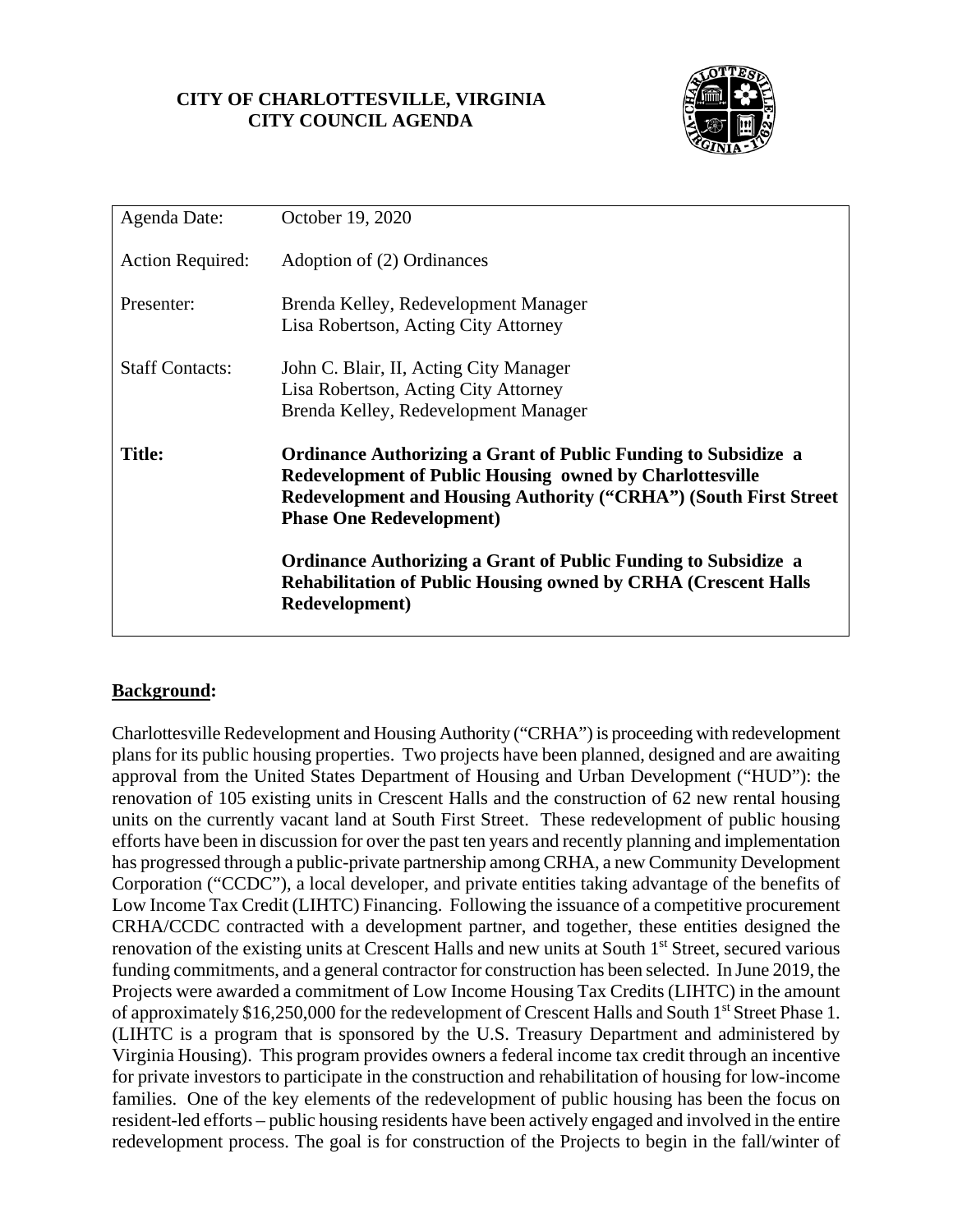#### 2020, following receipt of HUD approvals.

Currently, CRHA owns and operates 376 public housing units and issues approximately 427 HUD Section 8 vouchers. Redevelopment will focus on a one-for-one replacement of existing public housing units (the U.S. Department of Housing and Urban Development (HUD) does not currently allow for the construction or acquisition of any additional public housing units). As part of the redevelopment process, CRHA will also add additional subsidized affordable housing units that will be owned by an entity receiving the LIHTC credits, but will be operated and managed by CRHA. Upon completion of redevelopment efforts, Crescent Halls will maintain 53 public housing units and provide 52 subsidized units; and South 1<sup>st</sup> Street Phase 1 will provide 13 public housing units, 24 subsidized units and 25 units with no operating subsidy attached (but still at or below 60% AMI). During the overall redevelopment process some public housing units may be demolished but eventually all public housing units will be replaced, and additional affordable housing units added to the CRHA inventory. CRHA will continue to own the land and will provide property management services for all of the rental units.

As part of the FY19/20 Budget, City Council approved a total of \$3,000,000 in City Capital Improvements Program funding for Public Housing Redevelopment for Crescent Halls renovation and South 1<sup>st</sup> Street Phase 1 construction. To facilitate the allocation of the approved FY19/20 CIP funding for CRHA's Phase 1 redevelopment, City staff has been working closely with CRHA staff and their development team to develop the attached Ordinance that spells out the specifics of how and when the funding will be disbursed, and for what the funding may be expended.

### **Discussion:**

### South  $1<sup>st</sup>$  Street – Phase 1

South 1<sup>st</sup> Street Phase 1 includes the construction of 62 new affordable rental units (12 1-bedroom units, 32 2-bedroom units and 18 3-bedroom units). 13 of the units will be public housing units, 24 of the units will be Section 8 units, and 25 of the units will have no operating subsidy attached. 31 of the units will be at or below 50% AMI and the remaining 31 units will be at or below 60% AMI. The project will also include construction of a community resource space, resident storage, and outdoor recreation space.

\$1,125,000 of the total amount of FY19/20 funding City Council allocated toward public housing redevelopment will be used for South First Street Phase 1 construction. While this funding will be in the form of a grant for the construction of affordable units and infrastructure, CRHA has informed staff that the funds will be lent to the CCDC/project by CRHA as a soft construction/permanent loan for a 30-year term at 0% interest. Because of this requirement, the city was required to issue a taxable bond instead of a tax-exempt bond, as previously anticipated.

A substantial portion of the funding for this project comes from Low Income Housing Tax Credits (LIHTC). Due to the complex nature of the LIHTC funding, several entities need to be created to own, manage and distribute funding for the project. Following is a brief description of the entities involved in this redevelopment, in one capacity or another:

- CRHA: Landowner; Landlord under long term lease; Property Manager; a tax-exempt entity
- AHG, LLC: the development partner; a private entity and guarantor of construction costs made up of Riverbend Development (RBD), and Castle Development Group (CDG); technical assistance to the development; pre-development lender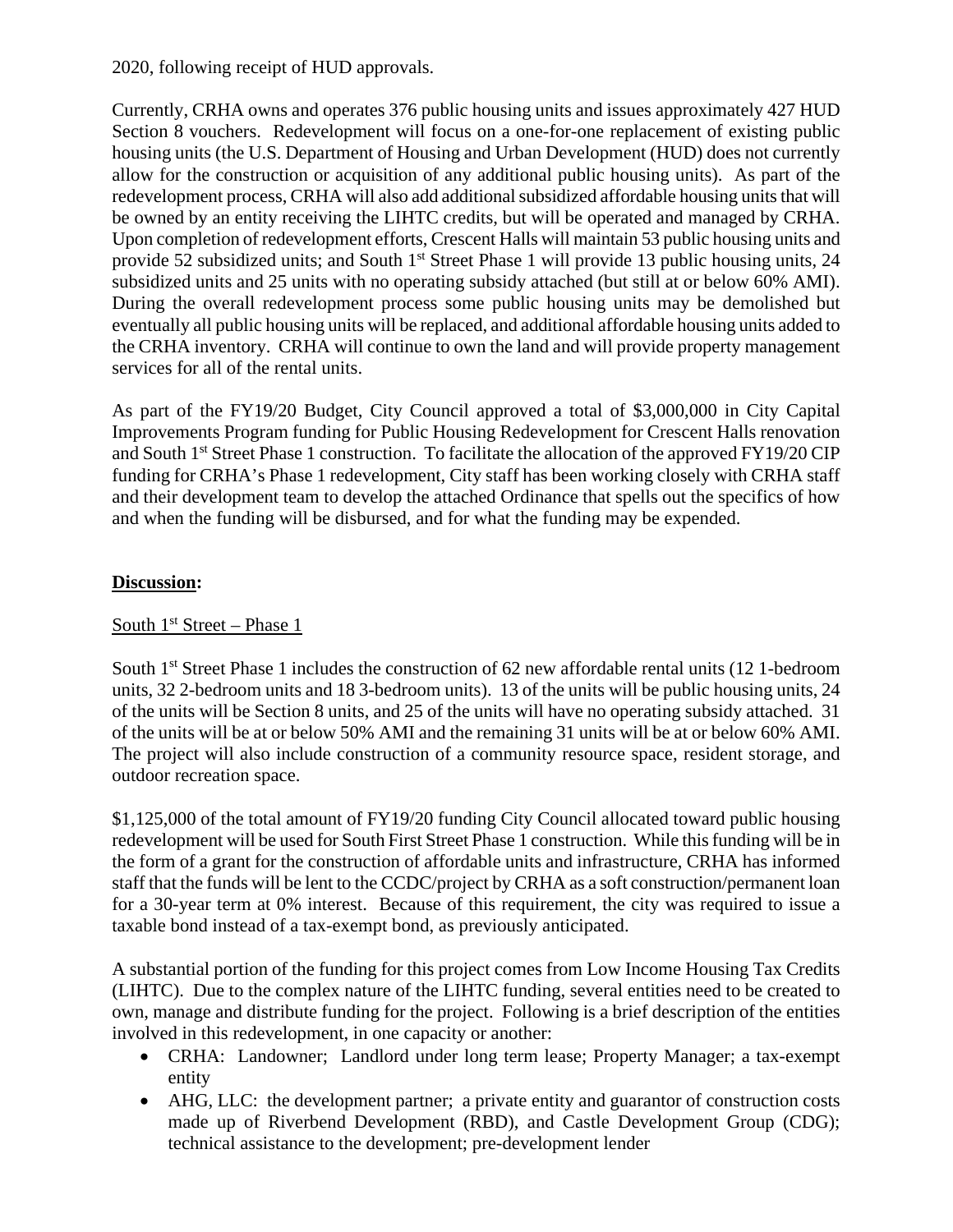- CCDC: Charlottesville Community Development Corporation a separate entity created by CRHA; the Board is the same membership as the governing Board of CRHA; not exempt from local real estate taxes; City Council approved the creation of the CCDC in May 2019 as required by Section 36-19(12) of the Virginia Code; Developer of record; recipient of grants
- South First Phase One, LLC: Project Owner and Tenant; a separate entity created by the CCDC; CCDC is the sole member; not exempt from local real estate taxes; subject to lease and mortgages for LIHTC
- South First Phase One Management, LLC: Managing Member and Owner; a separate entity created by the CCDC; CCDC is the sole Managing Member
- VAHM, LLC: Special Investor Member; created by AHG, LLC
- VCDC: Virginia Community Development Corporation a private entity that manages tax credit equity funds
- Housing Equity Fund of Virginia XXIII, LLC a separate entity organized by VCDC to be the Investor Member in the LIHTC tax credit/redevelopment; they are the investment member in South First Phase One, LLC
- Virginia Housing: the State agency that administers the Low Income Housing Tax Credits (formerly known as VHDA, Virginia Housing Development Authority)
- VaDHCD: Virginia Department of Housing and Community Development the State agency that manages the National Housing Trust Fund
- Affordable Housing Opportunity Fund (AHOF): Charlottesville Area Community Foundation Fund; a 501(c)(3) formed by AHG, LLC to receive charitable contributions from the community; grantor to CCDC

The overall project cost is approximately \$17 million. The following funding/investment sources will be used towards funding the project:

| LIHTC (tax credit equity):                                              | \$6,600,000   |
|-------------------------------------------------------------------------|---------------|
| VHDA 30-year loan at 0.5% (First Mortgage):                             | \$4,500,000   |
| City of Charlottesville (grant to CRHA; CCDC will loan to the project): | \$1,125,000   |
| CRHA (value of leasehold interest)                                      | \$1,100,000   |
| VaDHCD NHT Fund Loan 20-year term at simple interest:                   | 800,000       |
| Affordable Housing Opportunity Fund #1:                                 | \$1,200,000   |
| Affordable Housing Opportunity Fund #2:                                 | 600,000<br>S. |
| Federal Home Loan Bank:                                                 | 500,000       |
| Deferred Developer Fee:                                                 | 500,000       |

Affordability Commitments tied to the redevelopment:

- The Annual Contributions Contract (ACC) between CRHA and HUD remains in place but will be revised to reflect the additional "mixed-finance" units in the redevelopment. This contract addresses the commitment by HUD to funding for operating and capital improvements. It ensures that the Applicable Public Housing Requirements are binding upon the Owner Entity and any partner of CRHA, and to the extent determined necessary by HUD.
- Virginia Housing requires a Deed of Trust to ensure an affordability term due to the LIHTC award for 30 years. However, the Operating Agreement for South First Phase One, LLC says that the Investor Member has a right to sell to a party who will not be subject to these use restrictions prior to the end of the 30-year LIHTC term (in Year 15). This could result in the termination of an Extended Use Agreement after Year 15.
- A Declaration of Trust/Restrictive Covenants required by HUD will establish 10-, 20, or 40 year affordability period restrictions requiring units to be operated in accordance with public housing requirements.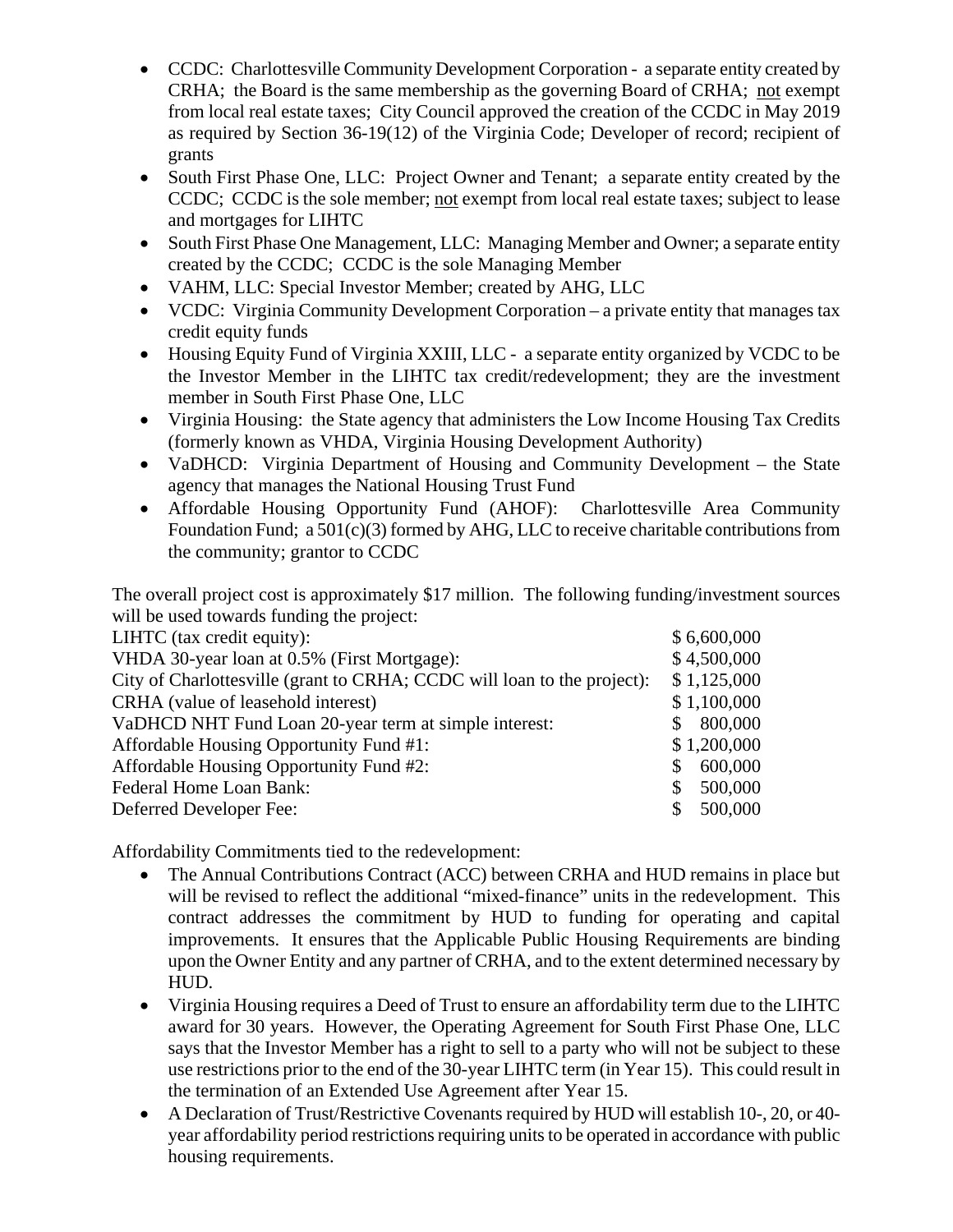• CRHA is providing a long-term ground lease (99 years) to South First Phase One, LLC (the sole member of this LLC is the CCDC) that requires the premises to be used only for provision of affordable housing and related facilities for the first 40 years of the lease.

The development project team shared substantial draft documents with city staff which were reviewed and comments/questions returned back to the Project Development Team on those drafts. City staff has provided a significant overview in this agenda memo as to the information contained in those draft documents.

Here are some key elements of the attached proposed Ordinance for the South First Street Phase 1 redevelopment:

- The City funding will be disbursed as a grant to the CRHA. CRHA will provide the funds to the CCDC, whereby the CCDC will lend to the project as an interest free, 30-year loan. The intent of the City funding is to fund the construction of rental units and the related infrastructure improvements associated with the project. The source of funding is from previously approved taxable bond funds (FY19/20 CIP).
- 100% of the units constructed will be provided for rental by low and moderate income persons: no fewer than 13 units will be public housing units; no fewer than 24 units will participate in the project-based, Section 8 program; the remaining 25 units will be reserved for occupancy by persons having a household income at or below 60% AMI
- City funding in the amount of \$1,125,000 will support this redevelopment project; a maximum of \$144,000 of the total amount will be allowed to go towards "soft costs". This was approximately the amount of predevelopment costs included in the application CRHA submitted to HUD. CRHA will be allowed to make 3 drawdown requests:
	- o Request 1 (not to exceed \$500,000): with submittal of HUD approvals; and executed project related documents of record; and executed construction contract, schedule and budget; and evidence a building permit has been issued
	- o Request 2 (not to exceed \$343,750): with evidence that construction has started; and following the first payment application from the construction contractor has been submitted for the project; and documentation that funds received from Request 1 were used to pay project related costs
	- o Request 3 (not to exceed \$281,250): with documentation that funds received from Request 2 were used to pay project related costs; and evidence that no grant funds previously allocated remain unspent; and a budget-to-actual expenditure report and a construction schedule for the project; and a Sustainability Plan (40 years) for CRHA properties – this Sustainability Plan must be presented to the City Council and the City Council must be satisfied with the Plan prior to this funding being released.
- if construction of the buildings is not commenced on or before June 30, 2021, this Grant shall expire
- CRHA is requesting that City Council approve an annual recurring subsidy equal to the dollar amount of the real estate taxes assessed and billed to the new Project Owner, who is a taxable entity. (Currently, CRHA is required to make annual payments in lieu of taxes (PILOT) to the City in accordance with the Cooperation Agreement entered into between the City and CRHA in 1958). The proposed Ordinance provides for a subsidy available with respect to the Project for a total of fifteen (15) tax years, beginning with the first tax year in which the Project Owner receives a real estate assessment and bill for the Project.
- Approval of this Ordinance fulfills the requirement of Virginia Code § 36-19.2 that requires cities to instruct Housing Authorities to redevelop properties prior to proceeding with redevelopment.

Here are some key considerations regarding the redevelopment and the attached proposed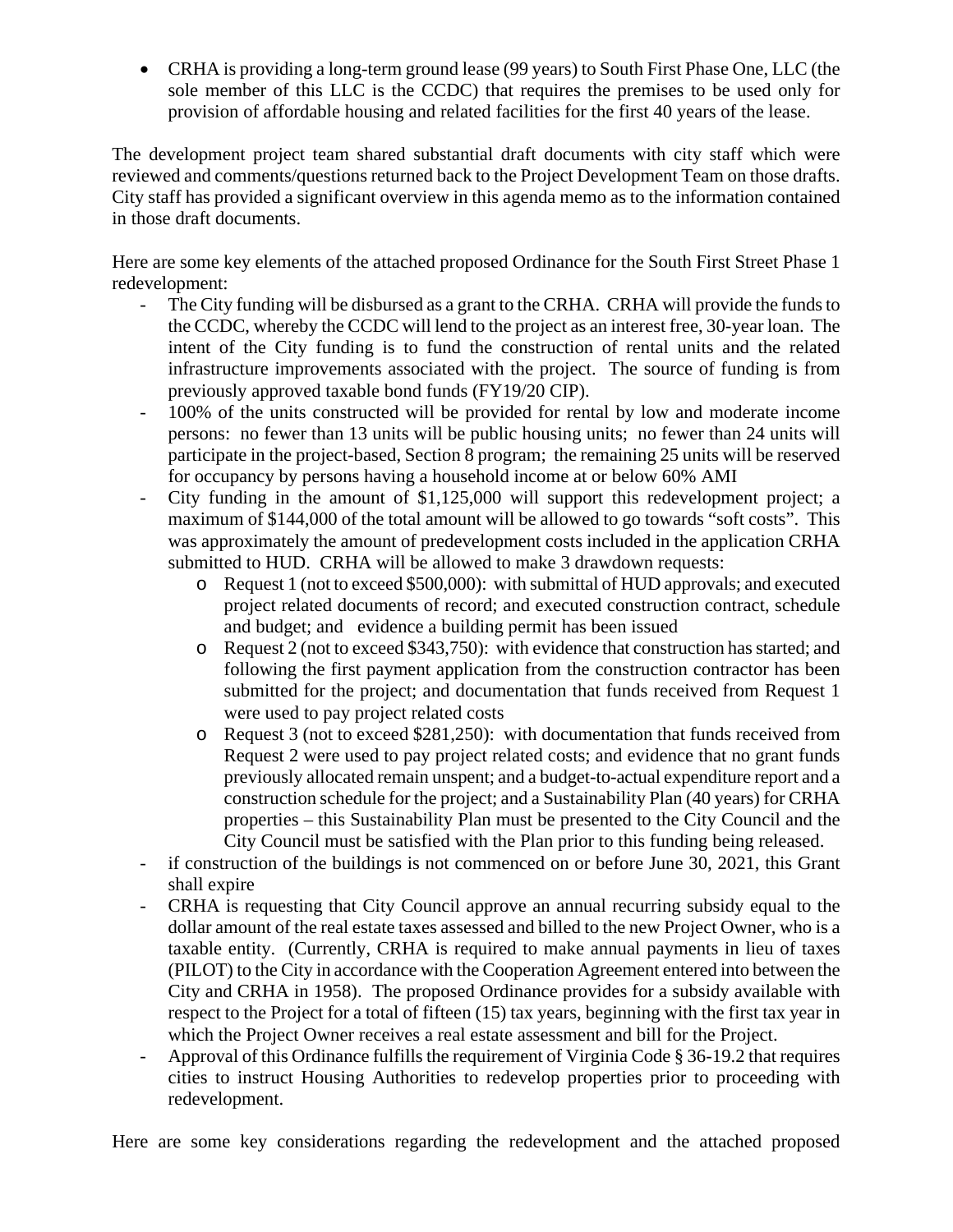Ordinance:

- CRHA is not a member of South First Phase One, LLC which will be the Project Owner. CRHA will continue to hold title to the land on which the Project is constructed, and will provide property management services relative to housing units.
- CCDC is officially the "developer" of the Project, and will receive a \$1,000,000 developer fee. CCDC is an entity formed by CRHA with permission of the City Council, and the board of directors of CCDC is the same as the board of commissioners of CRHA.
- The private-sector Project Owner has an Investor Member, and the Investor Member has a right to sell its interests in the Project in Year 15. If the Investor Member's interest cannot be bought out by CRHA or another investor who desires to operate public/subsidized housing, this could potentially result in termination of an Extended Use Agreement after Year 15.
- CRHA is requesting that City Council approve an annual recurring subsidy equal to the dollar amount of the real estate taxes assessed and billed to the new Project Owner, who is a taxable entity. The proposed Ordinance provides for a subsidy available with respect to the Project for a total of fifteen (15) tax years, beginning with the first tax year in which the Project Owner receives a real estate assessment and bill for the Project. However, the CRHA Project Development Team is concerned that 15 years is not long enough. Staff concerns: (1) CRHA is building additional housing units while requesting that they receive full reimbursement of any real estate taxes paid for the Project (annually); and (2) this City Council cannot make any binding commitment beyond the current fiscal year of the City; and (3) the Investor Member has a right to sell to a party who will not be subject to use restrictions in Year 15.
- John Sales, on behalf of the Project Development Team, has concerns with the requirement to provide, and present to City Council for acceptance, a Sustainability Plan prior to submitting for payment Request 3.
- Year 15 may be a significant milestone whereby CRHA has an option to purchase the LIHTC redevelopment project. This raises unknowns, one of them being how much this purchase price may be and where will CRHA obtain the funding?

## Crescent Halls

Redevelopment of Crescent Halls includes the renovation of the existing 105 public housing rental units (98 1-bedroom units and 7 2-bedroom units). 53 of the units will be public housing units and 52 of the units will be Section 8 units. 53 of the units will be at or below 50% AMI and the remaining 52 units will be at or below 60% AMI. The project will also include renovation of the existing common areas, community room and common kitchen, as well as incorporating an area for resident meetings, a library, and a health clinic. CRHA staff offices and maintenance areas will also receive extensive renovation. The overall project cost is approximately \$15.4 million.

\$1,875,000 of the total amount of FY19/20 funding City Council allocated toward public housing redevelopment will be used for Crescent Halls renovation. This funding will be in the form of a grant for the construction of affordable units and infrastructure. While this funding will be in the form of a grant for the construction of affordable units and infrastructure, CRHA has informed staff that it will make a loan of the funds to the CCDC as a soft construction/permanent loan for a 30-year term at 0% interest. Tax exempt bond proceeds could not be used for this type of loan transaction, so City funding will be provided using funds raised by taxable bond proceeds. Fortunately, interest rates at this time are favorable, despite the taxable bond status.

The financing structure is similar to South First Street Phase One, and the terms and conditions of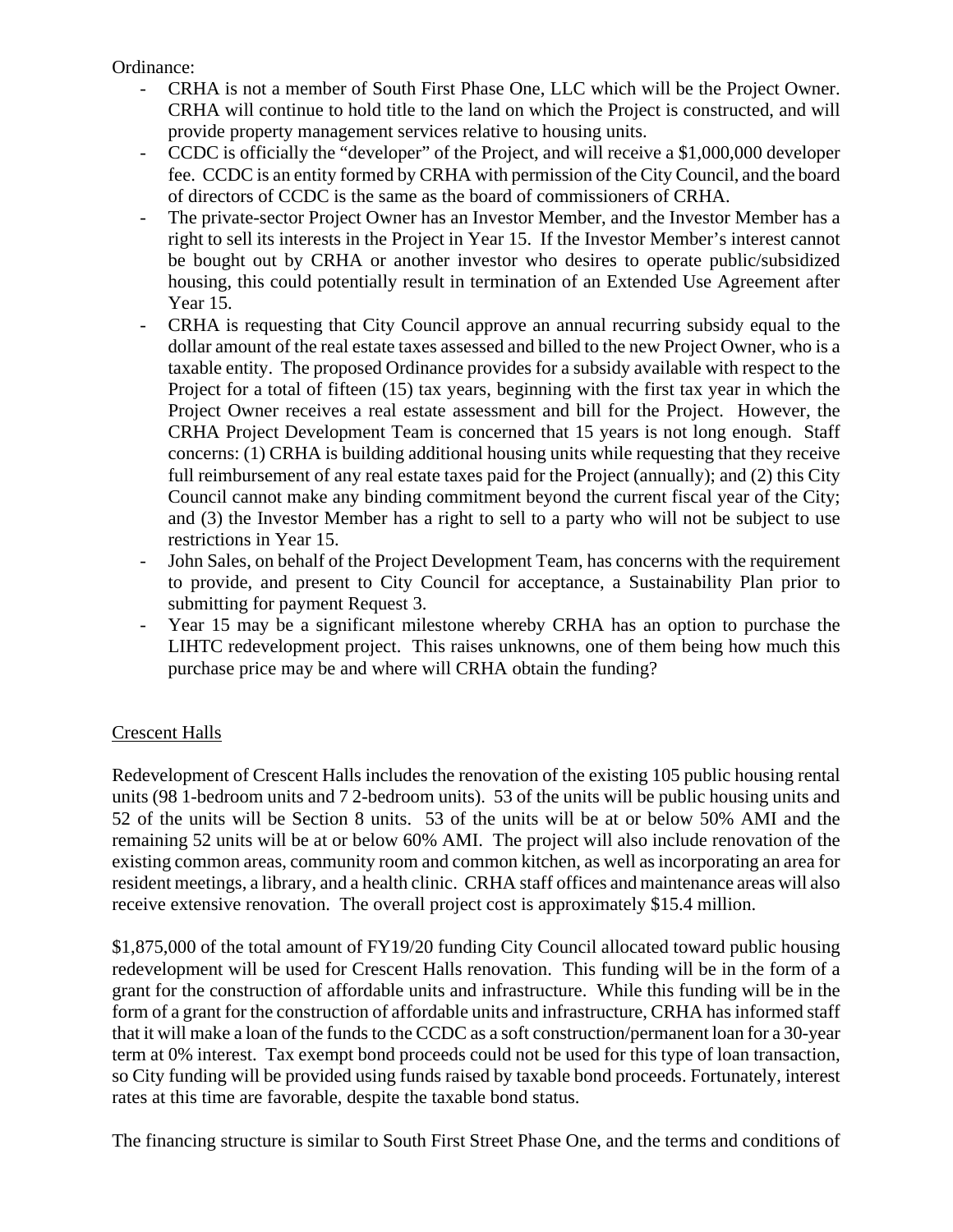the various agreements/paperwork for Crescent Halls is virtually identical to those described above for South First Phase One. Separate new entities for the Crescent Halls redevelopment project have also been created to own, manage and distribute funding for this project.

Here are some key elements of the attached proposed Ordinance for the Crescent Halls redevelopment:

- The City funding will be disbursed as a grant to the CRHA. CRHA will provide the funds to the CCDC, whereby the CCDC will lend to the project as an interest free, 30-year loan. The intent of the City funding is to fund the renovation of the existing rental units, community spaces, staff and maintenance offices/areas and some exterior improvements. The source of funding is from previously approved taxable bond funds (FY19/20 CIP).
- 100% of the units constructed will be provided for rental by low and moderate income persons: no fewer than 53 units will remain public housing units; no fewer than 52 units will participate in the project-based, Section 8 program. All units will be reserved for occupancy by persons having a household income at or below 60% AMI
- City funding in the amount of \$1,875,000 will support this redevelopment project; a maximum of \$85,000 of the total amount will be allowed to go towards "soft costs". This was approximately the amount of predevelopment costs included in the application CRHA submitted to HUD. CRHA will be allowed to make 3 drawdown requests:
	- o Request 1 (not to exceed \$500,000): with submittal of HUD approvals; and executed project related documents of record; and executed construction contract, schedule and budget; and evidence a building permit has been issued
	- o Request 2 (not to exceed \$906,250): with evidence that construction has started; and following the first payment application from the construction contractor has been submitted for the project; and documentation that funds received from Request 1 were used to pay project related costs
	- o Request 3 (not to exceed \$468,750): with documentation that funds received from Request 2 were used to pay project related costs; and evidence that no grant funds previously allocated remain unspent; and a budget-to-actual expenditure report and a construction schedule for the project; and a Sustainability Plan (40 years) for CRHA properties – this Sustainability Plan must be presented to the City Council and the City Council must be satisfied with the Plan prior to this funding being released.
- if construction of the buildings is not commenced on or before June 30, 2021, this Grant shall expire
- CRHA is requesting that City Council approve an annual recurring subsidy equal to the dollar amount of the real estate taxes assessed and billed to the new Project Owner, who is a taxable entity. (Currently, CRHA is required to make annual payments in lieu of taxes (PILOT) to the City in accordance with the Cooperation Agreement entered into between the City and CRHA in 1958). The proposed Ordinance provides for a subsidy available with respect to the Project for a total of fifteen (15) tax years, beginning with the first tax year in which the Project Owner receives a real estate assessment and bill for the Project.
- Approval of this Ordinance fulfills the requirement of Virginia Code § 36-19.2 that requires cities to instruct Housing Authorities to redevelop properties prior to proceeding with redevelopment.

Here are some key considerations regarding the redevelopment and the attached proposed Ordinance:

- CRHA is not a member of Crescent Halls Reno, LLC, which will be the Project Owner. CRHA will continue to hold title to the land on which the Project is constructed, and will provide property management services relative to housing units.
- CCDC is officially the "developer" of the Project, and will receive a \$1,000,000 developer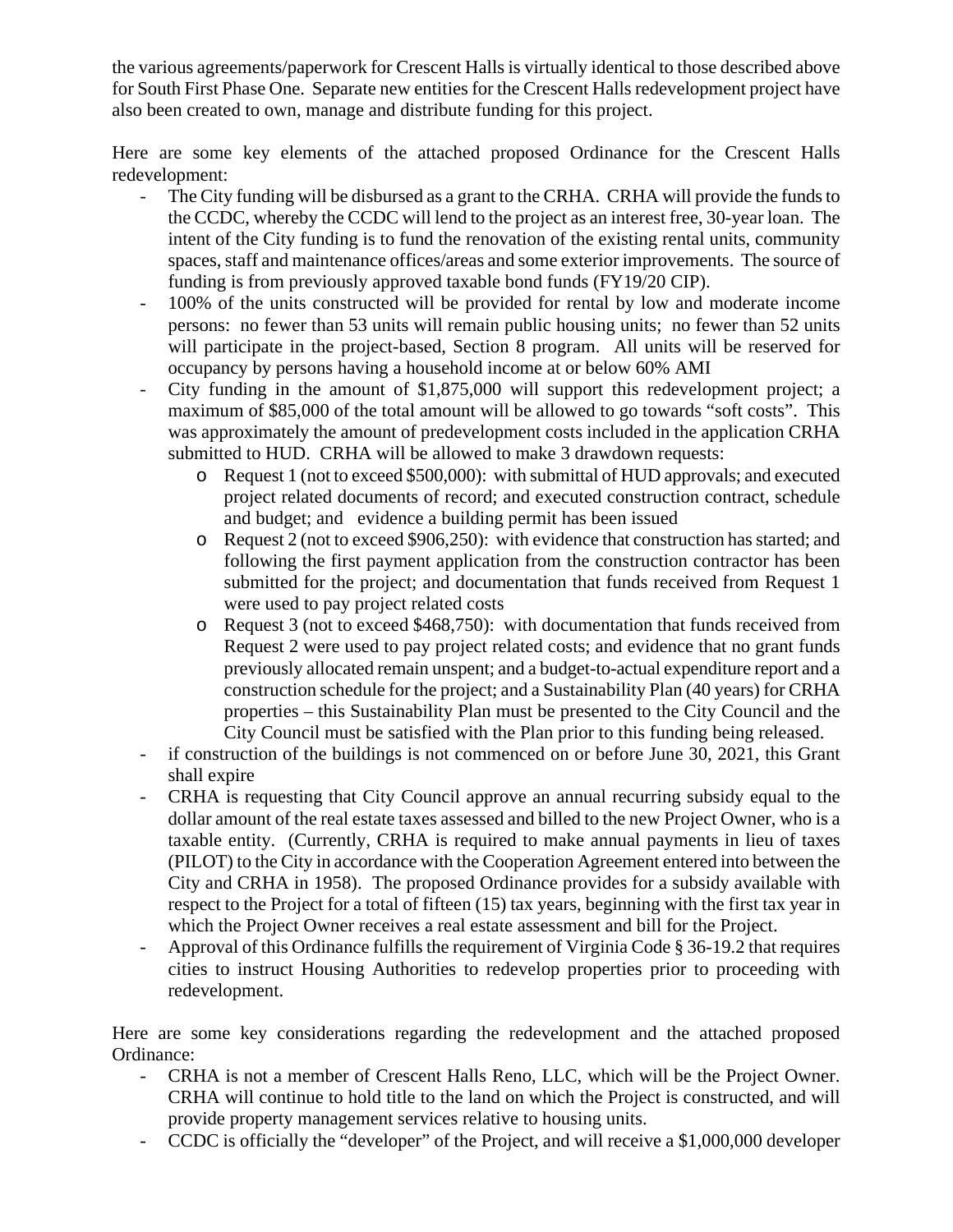fee. CCDC is an entity formed by CRHA with permission of the City Council, and the board of directors of CCDC is the same as the board of commissioners of CRHA.

- The private-sector Project Owner has an Investor Member, and the Investor Member has a right to sell its interests in the Project in Year 15. If the Investor Member's interest cannot be bought out by CRHA or another investor who desires to operate public/subsidized housing, this could potentially result in termination of an Extended Use Agreement after Year 15.
- CRHA is requesting that City Council approve an annual recurring subsidy equal to the dollar amount of the real estate taxes assessed and billed to the new Project Owner, who is a taxable entity. The proposed Ordinance provides for a subsidy available with respect to the Project for a total of fifteen (15) tax years, beginning with the first tax year in which the Project Owner receives a real estate assessment and bill for the Project. However, the CRHA Project Development Team is concerned that 15 years is not long enough. Staff concerns: (1) CRHA is requesting that they receive full reimbursement of any real estate taxes paid for the Project (annually); and (2) this City Council cannot make any binding commitment beyond the current fiscal year of the City; and (3) the Investor Member has a right to sell to a party who will not be subject to use restrictions in Year 15.
- John Sales, on behalf of the Project Development Team, has concerns with the requirement to provide, and present to City Council for acceptance, a Sustainability Plan prior to submitting for payment Request 3.
- Year 15 may be a significant milestone whereby CRHA has an option to purchase the LIHTC redevelopment project. This raises unknowns, one of them being how much this purchase price may be and where will CRHA obtain the funding?

#### **Alignment with Council Vision Areas and Strategic Plan:**

This action aligns with the Council's Vision for quality housing opportunities that offers affordable housing for people of all income levels, racial backgrounds, life stages and abilities. This action aligns with the City Council's Strategic Plan Goal Four: A Strong Diversified Economy and Goal One: An Inclusive Community of Self-Sufficient Residents.

### **Budgetary Impact:**

Approval of the attached Ordinance will establish the terms and conditions under which the CIP Funding previously approved for FY19/20 can be expended.

### **Alternatives**:

City Council can decline to adopt the attached Ordinance, which may significantly affect the redevelopment of these CRHA properties.

### **Attachments**:

- Proposed Ordinance for South 1<sup>st</sup> Street Phase 1
- Proposed Ordinance for Crescent Halls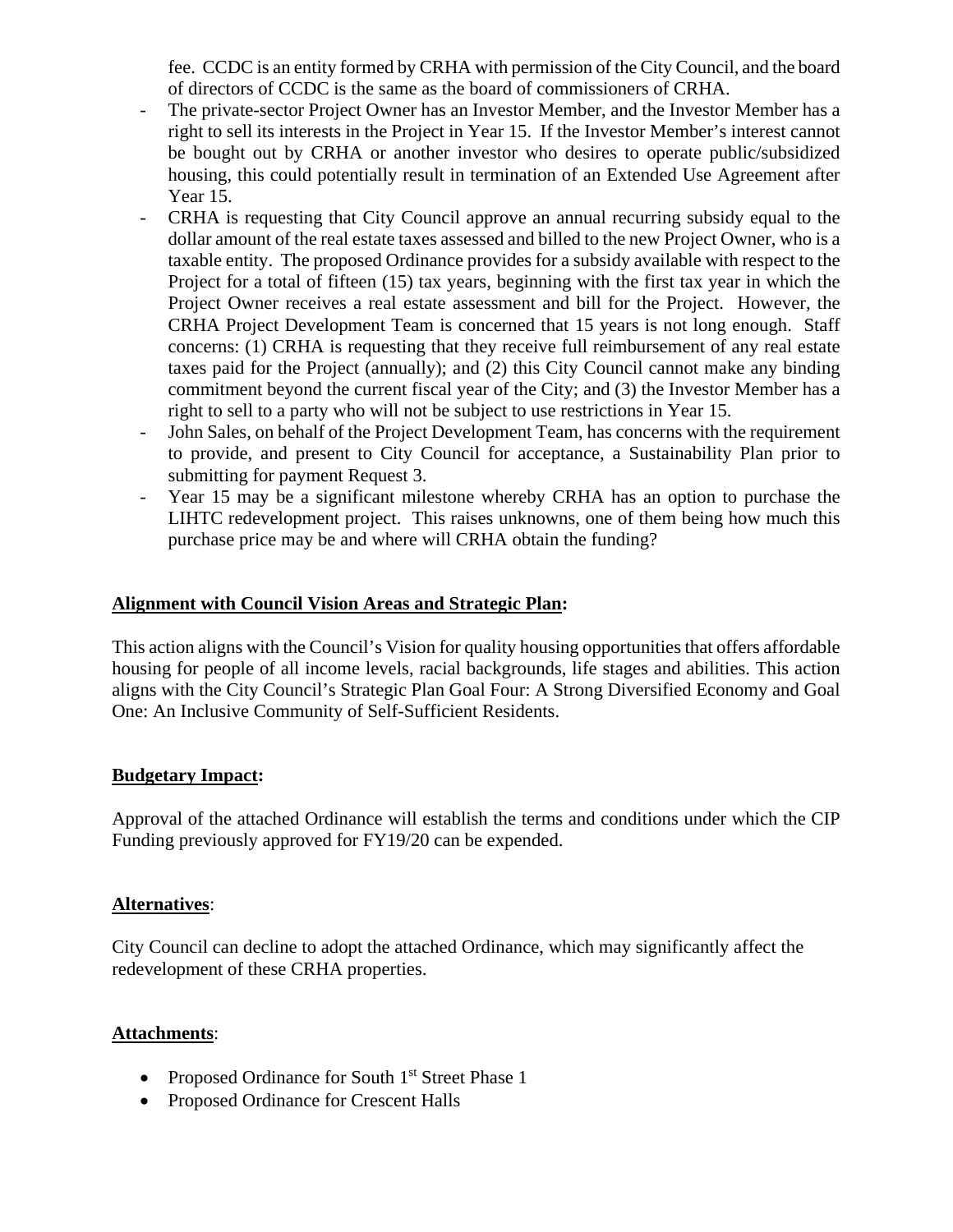### **ORDINANCE**

# **AUTHORIZING A GRANT OF PUBLIC FUNDING TO SUBSIDIZE CONSTRUCTION OF FOR-RENT AFFORDABLE HOUSING TO BE OCCUPIED BY PERSONS OF LOW AND MODERATE INCOME AS PART OF A REDEVELOPMENT OF PUBLIC HOUSING (SOUTH FIRST STREET PHASE ONE REDEVELOPMENT)**

**WHEREAS**, the production of new housing for persons of low and moderate income is a public purpose and use for which the General Assembly has authorized public funds to be expended, and such production is a governmental function of concern to the Commonwealth of Virginia; and

**WHEREAS**, pursuant to Virginia Code §15.2-958 the City of Charlottesville may, by ordinance, make grants or loans to the owners of residential rental property occupied, or to be occupied, following construction, by persons of low or moderate income; and

**WHEREAS**, Charlottesville Redevelopment and Housing Authority ("CRHA") is a political subdivision of the Commonwealth of Virginia, organized and operating under the laws of the Commonwealth of Virginia and having the purposes and authority set forth within Virginia Code Title 36, Chapter 1 (Housing Authorities Law), and the City of Charlottesville, acting by and through its City Council, is authorized to make grants or loans to CRHA to enable or assist CRHA to carry out its purposes; and

 **WHEREAS**, pursuant to Virginia Code § 36-19.2 the City of Charlottesville has requested that the CRHA address the redevelopment of existing public housing sites and the provision of additional affordable housing units that will be committed for rental to persons of low and moderate income; and

**WHEREAS**, CRHA is planning the redevelopment of its property on South First Street in multiple phases, funded by Low Income Housing Tax Credit (LIHTC) program funding, loans, private donations, and a grant of local funding from the City of Charlottesville; and

**WHEREAS**, CRHA has requested the City of Charlottesville award a grant of funding to subsidize the costs of producing new units of residential rental property occupied, or to be occupied, following construction, by persons of low and moderate-income, said undertaking being described in CRHA's Mixed Finance Development Proposal submitted to the Department of Housing and Urban Development in 2020, referred to as "South First Street Phase One" (the "Project"), as well as to subsidize the costs of maintaining those units in residential rental use for a period longer than ten years; and

**WHEREAS,** the City is willing to provide the requested local funding, subject to certain certifications and assurances, and binding obligations, as set forth within this Ordinance; and

**WHEREAS**, in consideration of the funding to be provided by the City for the Project, CRHA has agreed to provide certifications and assurances, and to enter into certain binding obligations, as set forth within this Ordinance;

**NOW, THEREFORE, BE IT ORDAINED** by the Charlottesville City Council that local public funding is hereby approved, subject to the following conditions: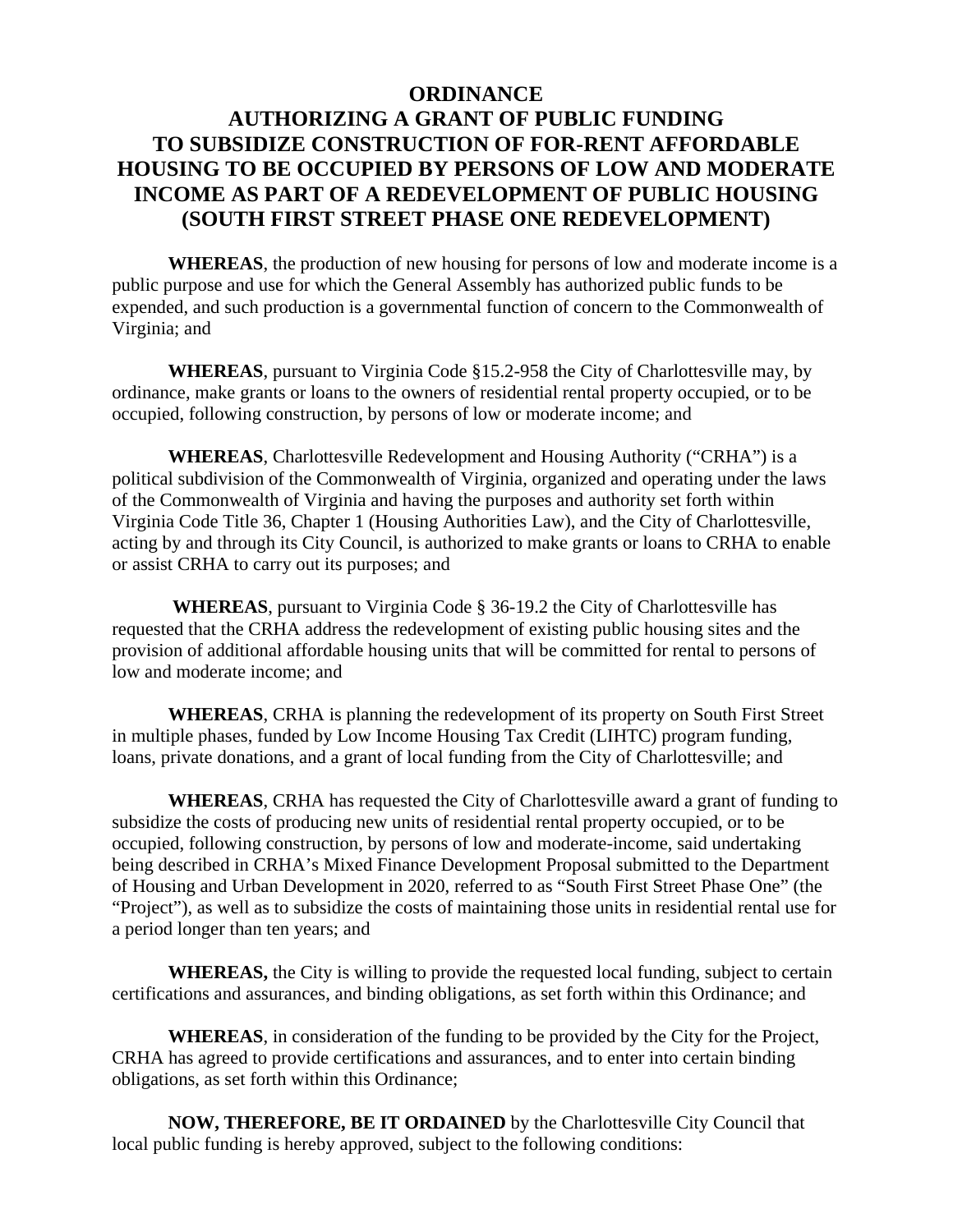## **Section 1. Public purpose of the City Grant**

A grant of City funding ("Grant Funds") is hereby authorized (i) to support the construction of new for-rental housing units within a housing development project referred to as South First Street Phase One ("Project"), as more specifically described herein below, and (ii) to support the operation of the residential units within the Project in residential rental use, over a period of no less than fifteen (15) years, or the expiration of the initial compliance period applicable to the Project under the Low Income Housing Tax Credit Program ("LIHTC"), whichever first occurs.

## **Section 2. Representations and warranties; remedies for breach**

The Charlottesville Redevelopment and Housing Authority ("CRHA"), the Charlottesville Community Development Corporation ("CCDC"), and South First Phase One, LLC (the "Project Owner"), shall through their duly authorized officers, members, or agents, execute a written acceptance of the terms and conditions of the Grant Funding awarded by this Ordinance, and as part of that written acceptance each entity shall verify that they have made the following representations and warranties to the City, each of which is a material representation and warranty that has induced the City to make this Grant:

(A)The CCDC is the Developer of the Project.

(B) Grant Funds provided for the purpose of supporting the production of affordable residential rental units shall be used or expended exclusively for costs and expenditures expressly authorized within Section 3, Paragraph (A), herein below.

In the event of a breach of this warranty, then in addition to any other remedies available to the City, CRHA and the CCDC shall be jointly and severally obligated to repay to the City all amount(s) used or expended in breach of this warranty. All amounts to be repaid to the City shall be due and owing to the City within thirty (30) days after the written notice of breach given by the City, unless the breach is cured by the CCDC or CRHA within the 30 day period. (Due Date: 30 days after the date of the notice). If the City does not receive payment in full within the 30-day period, then the City shall not thereafter make any additional disbursement(s) of Grant Funding referenced within Section 3 (A) of this Ordinance, and the City shall have the right to institute proceedings to collect the amounts due under this paragraph.

(C) Following completion of construction, each of the residential units within the Project shall be reserved for rental by low and moderate income individuals throughout a term ("Affordability Period") that is co-extensive with the term of a long-term ground lease entered into between CRHA, as landlord, and the Project Owner, as tenant ("Ground Lease"). The Ground Lease shall contain the following terms and conditions: for the first forty (40) years of the term of the Ground Lease, the demised premises described therein shall be used exclusively for residential purposes and related amenities; thereafter, in addition to residential uses previously established within the Project, the premises may also be used for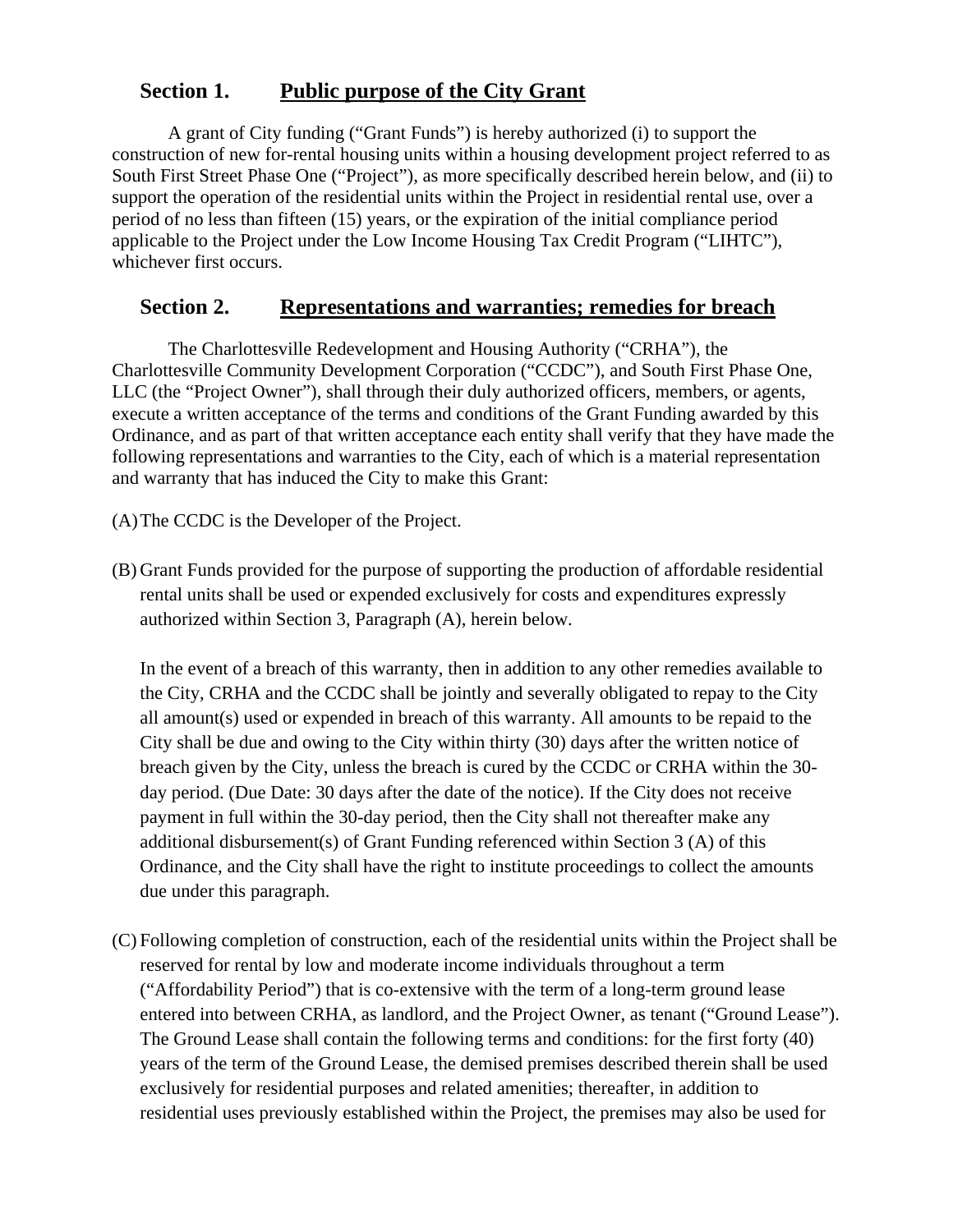commercial purposes. CRHA shall not amend the Ground Lease to modify or delete the provisions required by this paragraph, except with the advance written notice to the City.

In the event of a breach of this warranty, then in addition to any other remedies available to the City, the City shall give written notice to CRHA and the Project Owner and, if the breach is not cured within thirty (30) days after the date of such notice, the City shall not thereafter make any additional payment(s) of Grant Funds under Section 3(B) of this Ordinance.

(D)On the date as of which construction of the Project is complete:

**(i)** the Project shall include no fewer than thirteen (13) units of Public Housing legally obligated to be operated in accordance with Va. Code §36-22 and/or federal public housing requirements, including, without limitation, a Declaration of Trust/ Restrictive Covenants recorded in the land records of the City; and

**(ii)** in addition to the required public housing units, the Project shall contain no fewer than forty-nine (49) for-rent affordable dwelling units legally obligated to be operated as follows: twenty-four (24) units shall participate in the project-based [federal] Section 8 program, and twenty-five (25) units shall be legally obligated to be reserved for occupancy by persons having a household income at or below sixty-percent (60%) of Charlottesville's Area Median Income.

For purposes of this paragraph (D) the term "legally obligated" refers either to a land use restriction imposed within an instrument recorded in the land records of the Charlottesville Circuit Court, or to a grant assurance or obligation given to the Department of Housing and Urban Development, the Virginia Department of Housing and Community Development or other federal or state public agency or funding source.

In the event of a breach of the warranties set forth in this paragraph (D), in addition to any other remedies available to the City, the City shall give written notice of breach to CRHA and the Project Owner and, if the breach is not cured within thirty (30) days after the date of such notice, the City shall not thereafter make any additional payment(s) pf Grant Funds under Section 3 (B) of this Ordinance.

(E) CRHA will continue to make annual payments in lieu of taxes (PILOT) to the City, in accordance with the Cooperation Agreement entered into between the City and CRHA, dated May 13, 1958, as amended, provided that any residential units within the Project that are owned by an entity other than CRHA or CCDC will not be part of the PILOT calculation.

#### (F) Miscellaneous

i. City shall have a right to compel performance of these warranties by CRHA, the CCDC and the Project Owner, and to collect any payments due to the City, through legal action initiated within a court having jurisdiction within the City of Charlottesville, Virginia.

ii. Interest shall accrue at the rate of six (6) percent per annum on all amounts due and owing to the City pursuant to this Section 2, from the Due Date until paid.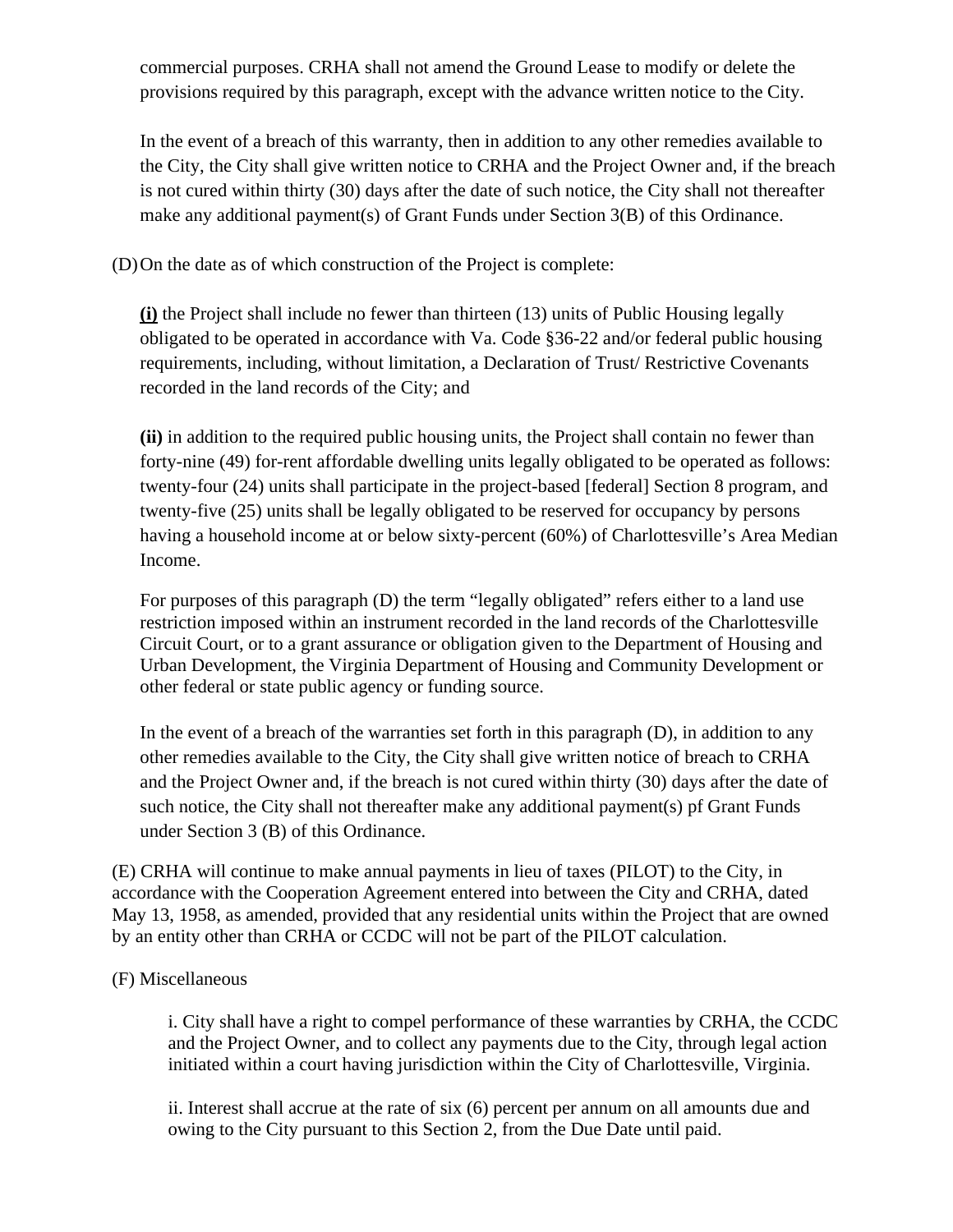iii. No forbearance by the City in exercising any right or remedy afforded either by this Ordinance, or by the laws of the Commonwealth of Virginia, shall constitute a waiver of or preclude the exercise of any such right or remedy. The rights and remedies set forth within this Ordinance are cumulative and the use of any one right or remedy by the City shall not preclude or waive its right to use any or all other remedies. All of said rights and remedies are in addition to any other rights the City may have by law, statute, ordinance or otherwise.

iv. Throughout the fifteen (15) year initial compliance period of the LIHTC program, the Project Owner will promptly notify the City of its receipt of any notice or determination stating that the Project does not comply with the requirements of the LIHTC program, and the Project Owner shall provide a copy of any such notice or determination to the City Attorney.

# **Section 3. Authorized Expenditures; Budget**

(A)City Council hereby approves funding in an amount up to **\$1,125,000** to subsidize the cost of producing new units of residential rental property occupied, or to be occupied, following construction by persons of low and moderate income. Grant Funds disbursed as authorized by this Ordinance shall not be used or expended for payment of current expenses of CRHA, the CCDC or any other legal entity. The Grant Funds shall be used only to pay the following costs of the Project (subject further to the limit on "soft costs" as set forth below): the cost of improvements, property or equipment, the cost of construction or reconstruction, the cost of all labor, materials, machinery and equipment, the cost of all land, property, rights, easements and franchises acquired, financing charges, interest before and during construction and for up to one year after completion of construction, Project start-up costs, and operating capital for the Project, and other expenses as may be necessary or incident to the financing or construction of the Project.

Notwithstanding the foregoing:

- i. not more than **\$144,000.00** of the Grant Funds shall be used to pay **"soft costs",**  including, without limitation, the cost of plans and specifications, surveys and estimates of cost and of revenues, the cost of engineering, legal and other professional services, expenses incident to determining the feasibility or practicability of the project, the Developer's administrative expenses, amounts to be deposited to reserve or replacement funds, and other similar expenses associated with Project feasibility, planning or design;
- ii. if construction of the buildings within the Project is not commenced on or before **June 30, 2021**, this Grant shall expire and the City shall have no obligation to the Recipient hereunder; and
- iii. the CCDC shall establish a Budget for construction of the Project, and will submit the Budget to the City for its review. The City will communicate in writing to the CCDC within ten (10) business after receipt of the Budget whether or not the City has any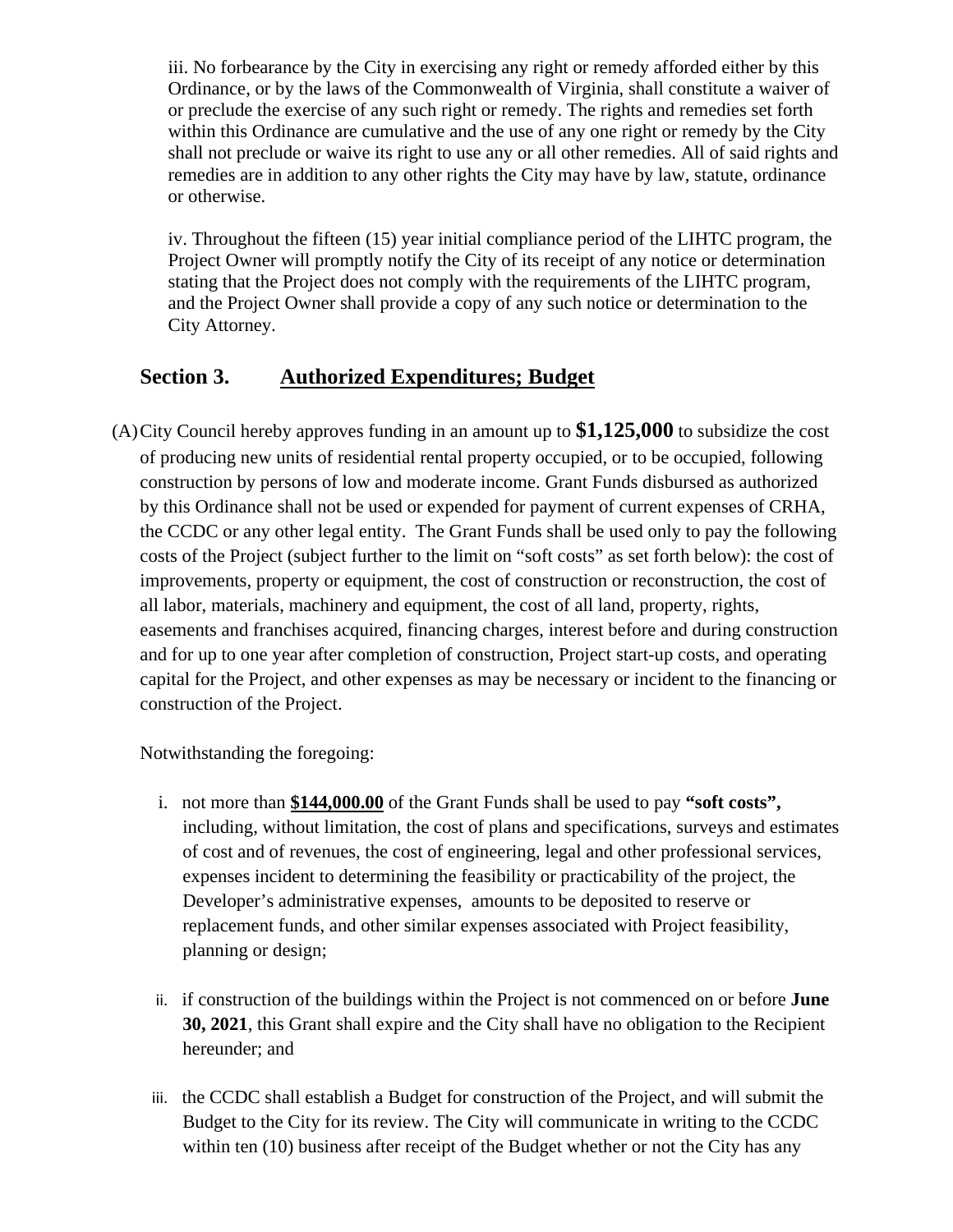concerns. After the Budget is reviewed and the City has responded to Recipient, all subsequent changes to the Budget shall likewise be subject to review and comment by the City.

- (B) In addition to the funding approved in Section 3(A), above, City Council also hereby approves an annual recurring subsidy for the purpose of inducing CRHA, CCDC and the Project Owner to undertake and complete the Project and as an inducement for the Project Owner to operate the Project pursuant to the terms of this Ordinance. The amount of the annual subsidy shall be the dollar amount of the real estate taxes assessed and billed to the Project owner for each tax year (January 1 – December 31). This subsidy shall be available with respect to the Project for a total of fifteen (15) tax years, beginning with the first tax year in which the Project Owner receives a real estate assessment and bill for the Project, or until the expiration of the LIHTC initial compliance period, whichever first occurs. Notwithstanding the foregoing, the subsidy shall not be payable by the City within any tax year in which the household incomes of renters, and maximum rents, of residential units within the Project are not in compliance with income and rent requirements set forth within the Extended Use Agreement executed by the Project Owner for and in connection with the LIHTC Tax Credit program. The annual subsidy shall be paid as a grant by the City to CRHA. CRHA agrees to provide said grant funds to CCDC, which will in turn provide a loan of those funds to the Project Owner for use in the development and operation of the Project in compliance with the terms of this Ordinance.
	- i. While recognizing that it is not empowered under Virginia law to make any binding commitment beyond the current fiscal year of the City, it is the current intention of the Council to make sufficient annual appropriations to fund the annual subsidy for which Grant Funds are approved under this Section 3 (B). To that end, the City Manager or other officer charged with the responsibility of preparing the City's budget shall include in the proposed budget for each fiscal year of the City a request that the Council appropriate sufficient amounts to cover the annual subsidy referenced within this Section 3 (B).
	- ii. If at any time during any fiscal year of the City, the amount appropriated in the City's annual budget is insufficient to pay the annual subsidy referenced within this Section 3 (B), then the City Manager or other officer charged with the responsibility of preparing the City's budget shall submit to the Council, as promptly as practicable, a request for a supplemental appropriation sufficient to cover the deficit.

# **Section 4. Disbursement of Grant Proceeds**

## *(A) Preconditions, General*

No City official or employee shall disburse any Grant proceeds authorized by Section 3 (A) or 3 (B), unless and until the Recipient has furnished all of the following documents to the City for the Project: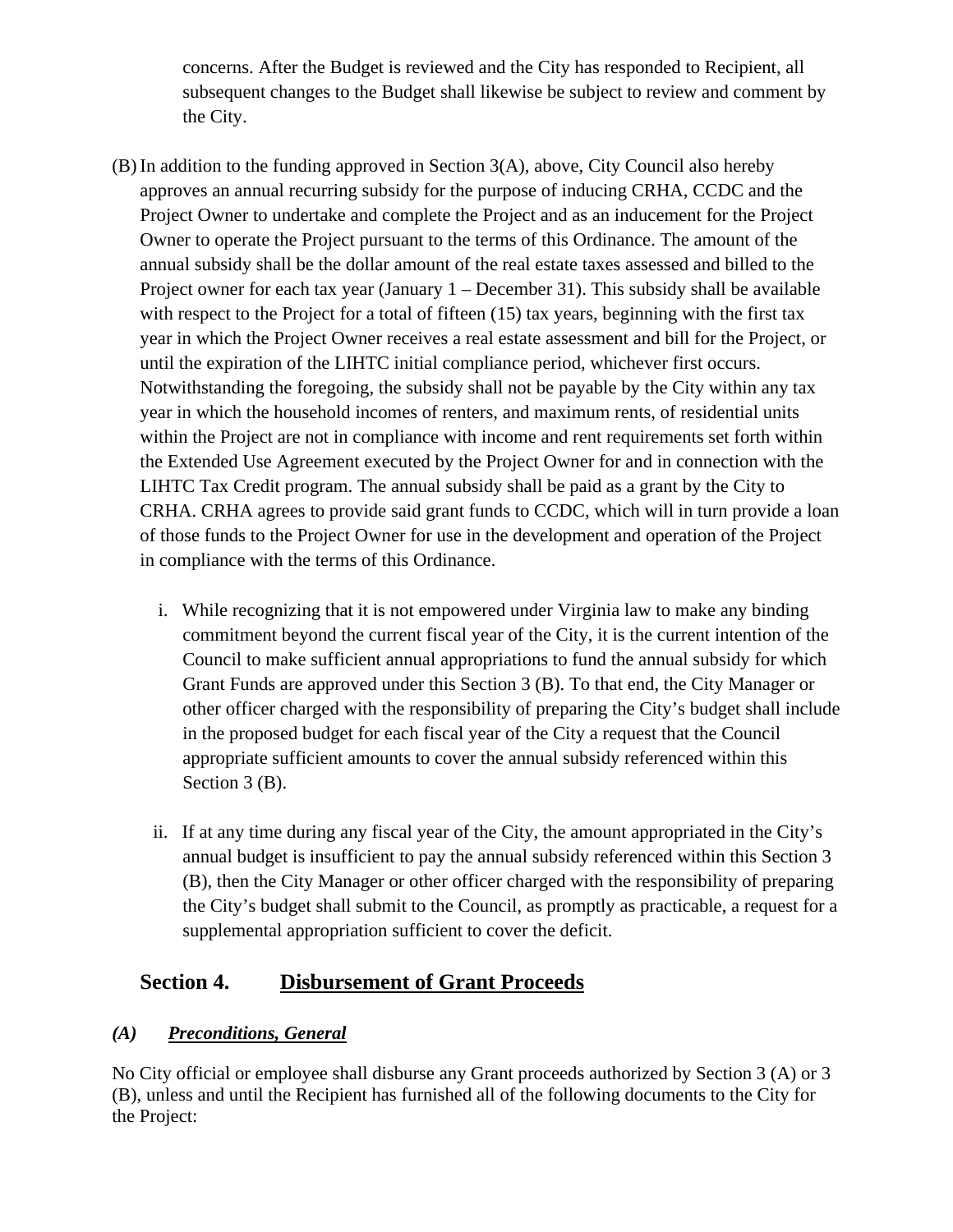- i. Evidence of HUD Approval: copies of all written approvals required from the Department of Housing and Urban Development for the Project, specifically including, without limitation: HUD's approval of Recipient's applications seeking approval of a Mixed Finance Development and for approval of a Demolition/Disposition of Recipient's property.
- ii. Documents of Record: copies of each of the following fully-executed documents, or written notice given to the City identifying the deed book and page number at which the documents are recorded in the land records of the Charlottesville Circuit Court (if the documents are required to be recorded):
	- a. Memorandum of the Ground Lease for the Project (fullyexecuted) along with a fully-executed copy of the Ground Lease for the Project;
	- b. HUD Declaration of Trust/ Restrictive Covenants for the Project;
	- c. The Regulatory and Operating Agreement executed for the Project by and among the members of the entity that is the Project Owner;
	- d. A copy of the Consolidated Annual Contributions Contract ("ACC"), number P-5513, dated August 30, 1996, and all amendments thereto
	- e. Fully-executed Mixed-Finance Development Certifications and Assurances (HUD) for the Project
	- f. Fully-executed Extended Use Agreement executed by the Project Owner for and in connection with the LIHTC Tax Credit Program.
- iii. Construction Contract and Schedule: a copy of the contract for construction executed between the Project Owner and the General Contractor for Construction, and a copy of the approved Construction Schedule that will be implemented by the Construction Contractor.
- iv. Building Permit: evidence that a building permit for the Project has been approved and issued.
- v. The Budget for the Project (see Section 3, above).

## *(B) Disbursements as Reimbursement for Expenditures Authorized by Section 3 (A)*

i. CRHA or the CCDC may, in writing, request disbursements of the Grant Funds authorized by Section 3 (A) of this Ordinance, and disbursements may be made by the City from time to time, as construction of the Project progresses. Disbursement requests may be submitted to the City, no more frequently than the following Milestone Dates, and only in the amounts indicated: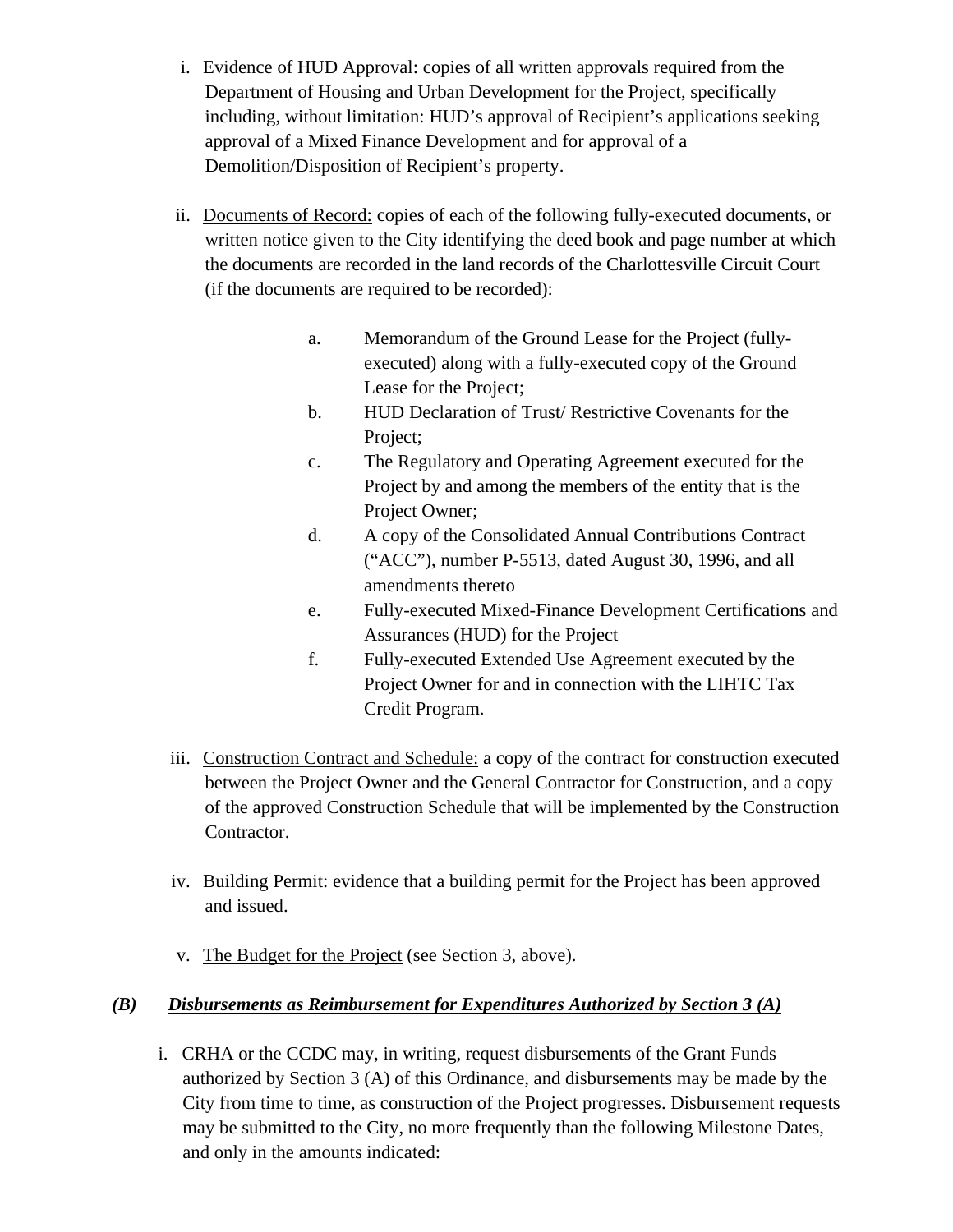- a. **Request 1 (not to exceed \$500,000)**: may be submitted on or after the date on which the City verifies that it is in possession of all of the documents referenced in 4(A), above. Disbursement Request 1 shall not be deemed complete until the City verifies that it has received all of the required documents. The City's receipt of all of the required documents is a condition precedent to any obligation on the City's part to disburse the Grant Funds.
- b. **Request 2 (not to exceed \$343,750)**: may be submitted to the City on or after the date on which the City verifies that it has received all of the following: **(i)** a document verifying the date on which construction was commenced; **(ii)** a copy of the first payment application submitted by the General Construction Contractor to the Project Owner, **and (iii)** copies of financial and accounting records kept in the normal course of business, demonstrating to the satisfaction of the City that all Grant Funds disbursed in response to Request 1 were used only to pay costs authorized pursuant to Section 3(A), above. Financial and accounting records shall include, without limitation: copies of invoices for specific amounts, written descriptions of the materials or services described in the invoices in sufficient detail to demonstrate eligibility for Grant Funding pursuant to Section 3(A), above, and corresponding evidence of payment of said invoices by check, wire transfer, etc. Purchase Orders or other encumbrances shall not be acceptable as evidence of payment. Disbursement Request 2 shall not be deemed complete until the City verifies that it has received all of the required documents and records. The City's receipt of all the required documents and records is a condition precedent to any obligation on the City's part to disburse the Grant Funds to the Recipient.
- c. **Request 3 (not to exceed \$281,250)** may be submitted to the City on or after the date on which the City verifies that it has received all of the following: **(i)** copies of financial and accounting records kept in the normal course of business, demonstrating to the satisfaction of the City that all Grant Funds disbursed in response to Request 2 were used only to pay costs authorized pursuant to Section 3(A), above. The words "financial and accounting records" shall mean and include, without limitation: copies of invoices for specific amounts, written descriptions of the materials or services described in the invoices in sufficient detail to demonstrate eligibility for Grant Funding pursuant to Section 3(A), above, and corresponding evidence of payment of said invoices by check, wire transfer, etc. Purchase Orders or other encumbrances shall not be acceptable as evidence of payment.; **(ii)** evidence, satisfactory to the City, that no Grant Funds previously disbursed to Recipient remain unspent (i.e., financial and accounting records demonstrate that all previously-disbursed Grant Funds have been used to pay costs authorized pursuant to Section 3 (A) of this Ordinance); **(iii)** a budget-to-actual expenditure report for the Project, current through the date of the disbursement request; **(iv)** a Construction Schedule report, documenting the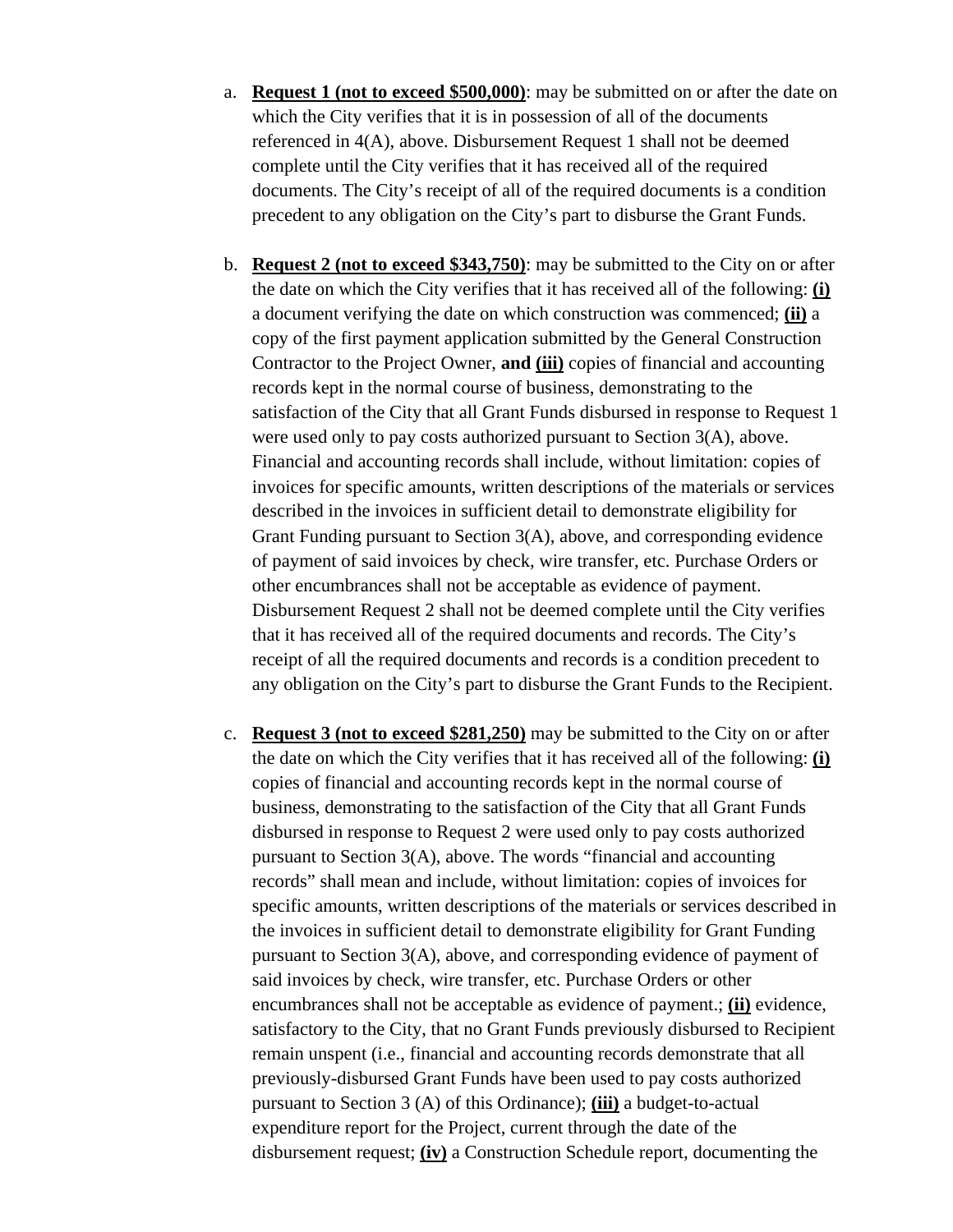actual progress of construction (inclusive of public infrastructure and housing units) compared with the approved Construction Schedule for the Project, **and (v)** a written **Sustainability Plan** prepared for the purpose of demonstrating the levels at which CRHA and the Project Owner will establish and provide operational funding and capital and other reserves sufficient to assure the continued use of all of the residential units within the CRHA properties as affordable rental units for a period not less than 40 years from the Commencement Date of the Ground Lease for the Project; the Sustainability Plan shall be given to City Council in writing, and it shall be presented to City Council at a public meeting for Council's discussion and consideration. Disbursement Request 3 shall not be complete, until the City verifies that it has received all of the required documents and a majority of City Council, by a vote of confidence, is satisfied as to the adequacy of the Sustainability Plan. The City's receipt of all the requested documents, and the vote of confidence, are conditions precedent to any obligation on the City's part to disburse the Grant Funds to the Recipient.

ii. The City shall issue payment of Grant Funds to the Recipient, in the specified amount, within 30 days of the City's receipt of a complete Disbursement Request. It shall be the sole responsibility of CRHA, the CCDC and the Project Owner to deliver all required documents to the City as a complete application package, along with any written Disbursement Request Form the City Manager or Finance Director may require.

#### *(C) Payment of the Annual Subsidy Authorized by Section 3(B)*

The City Manager, in consultation with the City Assessor and the Treasurer, shall establish administrative forms and procedures by which CRHA may request and receive the annual subsidy authorized by Section 3(B) of this Ordinance.

### **Section 5. General Grant Conditions**

- (A)Compliance with Government Requirements. In all of its actions and activities undertaken to provide for the construction, management and operation of the Project, the Recipient shall comply with:
	- i. Any Recovery Agreement entered into between Recipient and the Department of Housing and Urban Development on or after July 1, 2020,
	- ii. The 1958 Cooperation Ordinance between CRHA and the City, as amended,
	- iii. The Consolidated Annual Contributions Contract ("ACC"), number P-5513, dated August 30, 1996, and all amendments thereto,
	- iv. The Ground Lease between CRHA and the Project Owner,
	- v. The Declaration of Trust/ Restrictive Covenants for the Project,
	- vi. The Regulatory and Operating Agreement between CRHA and the Project Owner,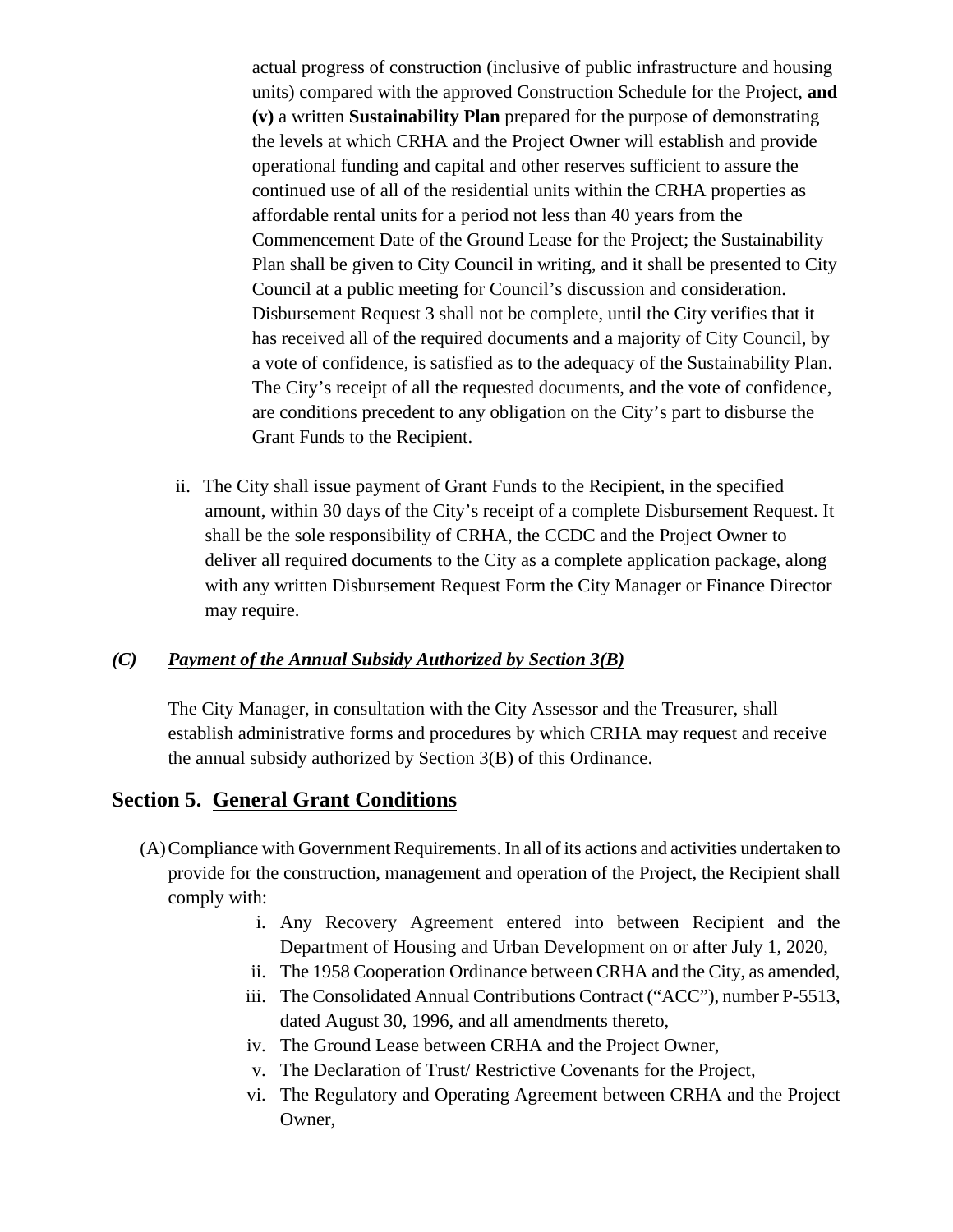- vii. HUD's Mixed-Finance Development Certifications and Assurances for the Project, and
- viii. Any other legal obligations and requirements imposed on the Project, or any aspect of the Project, as a result of any federal or state law, regulation or grant Ordinance, or by any City ordinance.
- (B) Project Approval. By its adoption of this Ordinance, the City Council approves the Project for which the Grant Funds are awarded and requests the Recipient to construct and operate the Project. (Va. Code §36-19(2). Before the Recipient gives final approval to the Budget for the Project, Recipient shall hold at least one public hearing to receive the views of residents of the City of Charlottesville. The Recipient shall cause public notice to be given at least 10 days prior to the public hearing, by publication in a newspaper having a general circulation within the City of Charlottesville, as required by Va. Code §36-19.2.
- (C) Public Disclosure of Ordinance Documents: The Recipient acknowledges and understands that this Ordinance, and all related public proceedings and records, shall be open to the inspection of any citizen or any interested person, firm or corporation, in accordance with the Virginia Freedom of Information Act (Va. Code §2.2-3700 et seq.) and the Virginia Public Procurement Act (Va. Code §2.2-4300 et seq.) to the extent that either of those laws applies.
- (D)No Waivers: No failure on the part of the City to enforce any provision(s) of this Ordinance shall be construed as or deemed to be a waiver of the right to enforce such terms or conditions. No waiver by the City of any breach or failure to perform by the Recipient shall be construed as or deemed to be a waiver of any other and/or subsequent breach or failure to perform.
- (E) Severability**:** In the event that any term, provision, or condition of this Ordinance, or the application thereof to any person or circumstance, shall be held by a Court of competent jurisdiction to be invalid or unenforceable, the remainder of this Ordinance, and the application of any term, provision or condition contained herein, to any person or circumstance other than those to which it has been held invalid or unenforceable, shall not be affected thereby.
- (F) No Other Understandings: There are no understandings or agreements between the City and the Recipient, other than those set forth within this Ordinance, and the provisions of this Ordinance supersede all prior conversations, discussions, correspondence, memoranda, or other communications between or among any employees or officials of the City and the Recipient.
- (G)Notices: All notices required by this Ordinance shall be given in writing, and shall be deemed to be received on the date that is either:
	- i. five (5) business days after being mailed by first class mail, postage prepaid, return receipt requested, or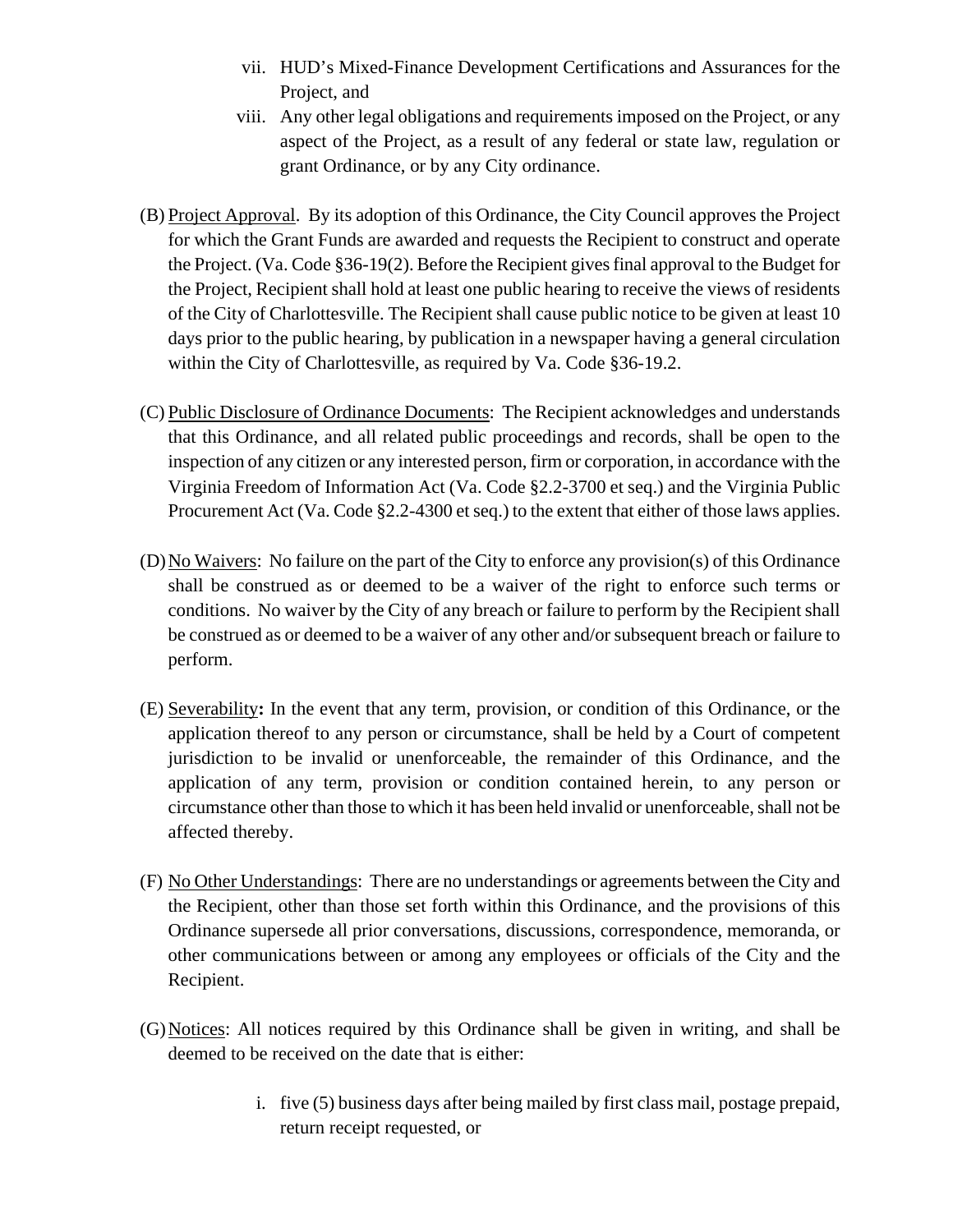- ii. one (1) business day after being placed for next day delivery with a nationally recognized overnight courier service, or
- iii. the same date on which the notice is delivered by hand to the City.

All notices shall be addressed as follows: (i) if given to the City—to the City Manager, with a copy to the City Attorney, each to: 605 East Main Street, Second Floor, City Hall (P.O. Box 911), Charlottesville, Virginia, 22902, or (ii) if given to the Recipient—to Charlottesville Redevelopment and Housing Authority, Attention: Executive Director, 500 South 1st Street, Charlottesville, Virginia, 22902.

(H)Authorized Signatures: The Clerk of Council shall provide a certified copy of this Ordinance, along with a written Grant Acceptance Form approved by the City Attorney. The Grant Acceptance Form shall be signed by a duly authorized officer, member or agent of CRHA, the CCDC, and the Project Owner.

# **ORDINANCE AUTHORIZING A GRANT OF PUBLIC FUNDING TO SUBSIDIZE CONSTRUCTION OF FOR-RENT AFFORDABLE HOUSING TO BE OCCUPIED BY PERSONS OF LOW AND MODERATE INCOME AS PART OF A REDEVELOPMENT OF PUBLIC HOUSING (CRESCENT HALLS RENOVATION/ REDEVELOPMENT)**

**WHEREAS**, the production of new housing for persons of low and moderate income is a public purpose and use for which the General Assembly has authorized public funds to be expended, and such production is a governmental function of concern to the Commonwealth of Virginia; and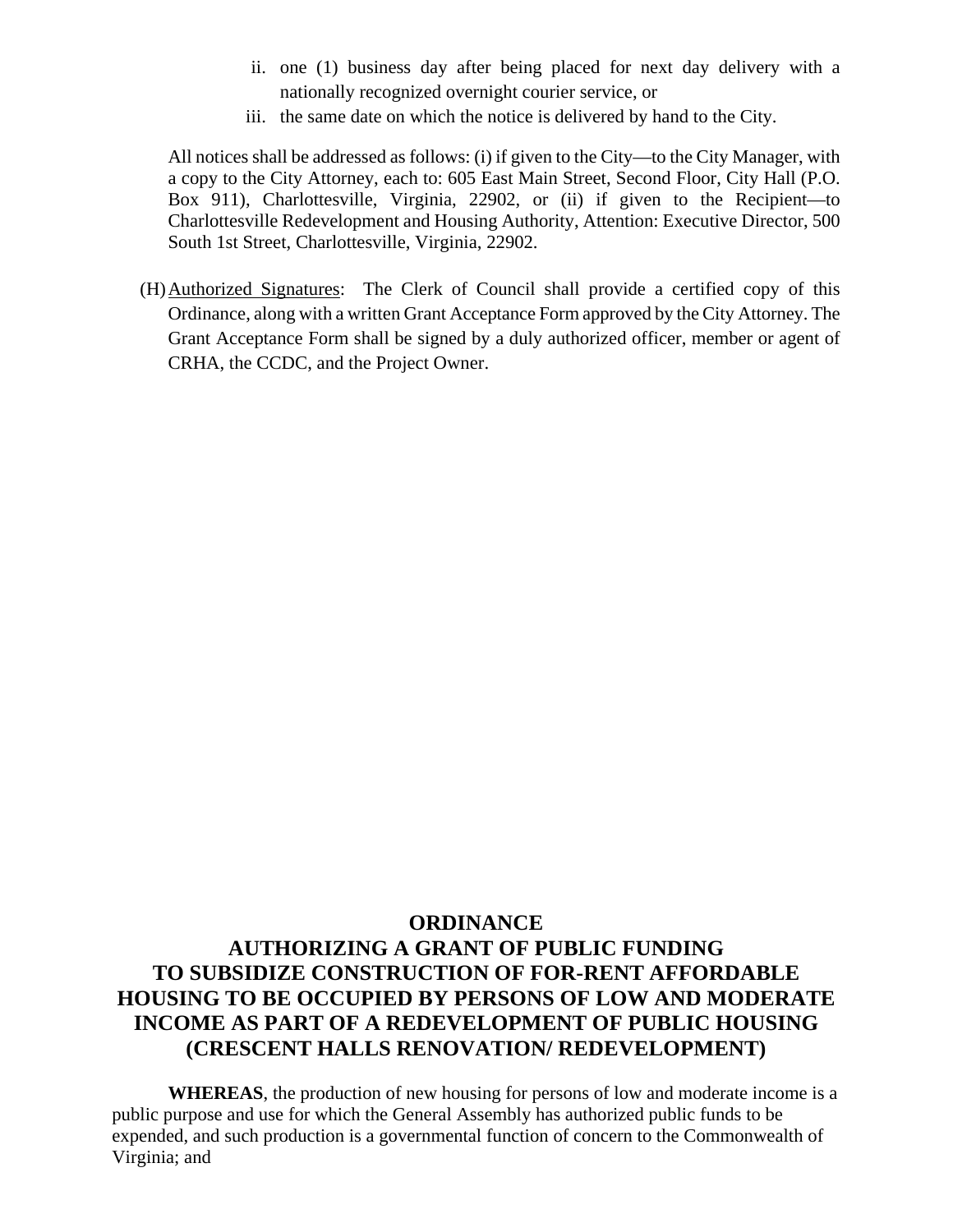**WHEREAS**, pursuant to Virginia Code §15.2-958 the City of Charlottesville may, by ordinance, make grants or loans to the owners of residential rental property occupied, or to be occupied, following construction, by persons of low or moderate income; and

**WHEREAS**, Charlottesville Redevelopment and Housing Authority ("CRHA") is a political subdivision of the Commonwealth of Virginia, organized and operating under the laws of the Commonwealth of Virginia and having the purposes and authority set forth within Virginia Code Title 36, Chapter 1 (Housing Authorities Law), and the City of Charlottesville, acting by and through its City Council, is authorized to make grants or loans to CRHA to enable or assist CRHA to carry out its purposes; and

 **WHEREAS**, pursuant to Virginia Code § 36-19.2 the City of Charlottesville has requested that the CRHA address the redevelopment of existing public housing sites and the provision of additional affordable housing units that will be committed for rental to persons of low and moderate income; and

**WHEREAS**, CRHA is planning the renovation and redevelopment of its property known as Crescent Halls, funded by Low Income Housing Tax Credit (LIHTC) program funding, loans, private donations, and a grant of local funding from the City of Charlottesville; and

**WHEREAS**, CRHA has requested the City of Charlottesville award a grant of funding to subsidize the costs of renovating existing units of residential rental property occupied, or to be occupied, following construction, by persons of low and moderate-income, said undertaking being described in CRHA's Mixed Finance Development Proposal submitted to the Department of Housing and Urban Development in 2020, referred to as "Crescent Halls" (the "Project"), as well as to subsidize the costs of maintaining those units in residential rental use for a period longer than ten years; and

**WHEREAS,** the City is willing to provide the requested local funding, subject to certain certifications and assurances, and binding obligations, as set forth within this Ordinance; and

**WHEREAS**, in consideration of the funding to be provided by the City for the Project, CRHA has agreed to provide certifications and assurances, and to enter into certain binding obligations, as set forth within this Ordinance;

**NOW, THEREFORE, BE IT ORDAINED** by the Charlottesville City Council that local public funding is hereby approved, subject to the following conditions:

## **Section 1. Public purpose of the City Grant**

A grant of City funding ("Grant Funds") is hereby authorized (i) to support the renovation of existing for-rental housing units within a housing development project referred to as Crescent Halls ("Project"), as more specifically described herein below, and (ii) to support the operation of the residential units within the Project in residential rental use, over a period of no less than fifteen (15) years, or the expiration of the initial compliance period applicable to the Project under the Low Income Housing Tax Credit Program ("LIHTC"), whichever first occurs.

## **Section 2. Representations and warranties; remedies for breach**

The Charlottesville Redevelopment and Housing Authority ("CRHA"), the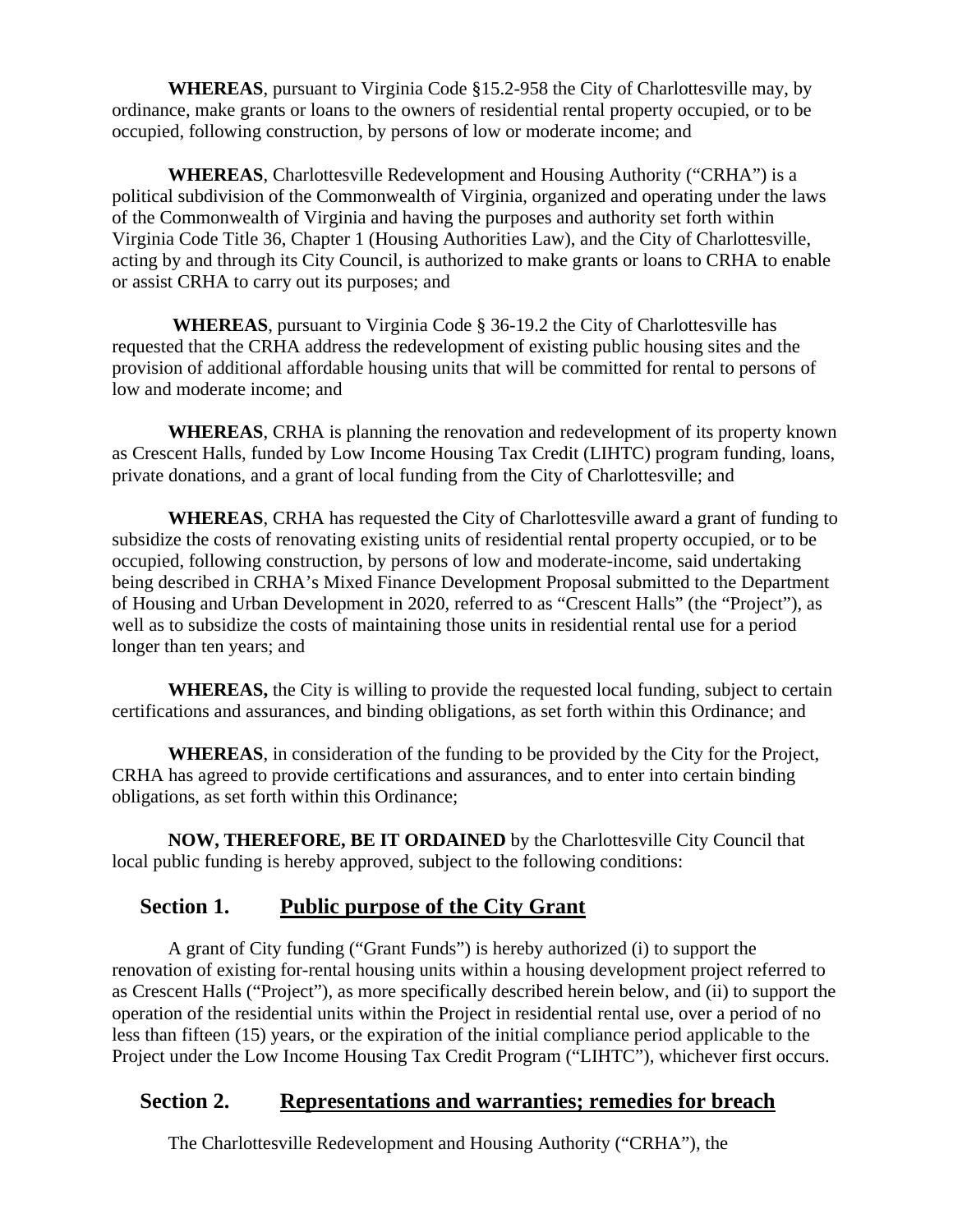Charlottesville Community Development Corporation ("CCDC"), and Crescent Halls Reno, LLC (the "Project Owner"), shall through their duly authorized officers, members, or agents, execute a written acceptance of the terms and conditions of the Grant Funding awarded by this Ordinance, and as part of that written acceptance each entity shall verify that they have made the following representations and warranties to the City, each of which is a material representation and warranty that has induced the City to make this Grant:

- (A) The CCDC is the Developer of the Project.
- (B) Grant Funds provided for the purpose of supporting the renovation of affordable residential rental units shall be used or expended exclusively for costs and expenditures expressly authorized within Section 3, Paragraph (A), herein below.

In the event of a breach of this warranty, then in addition to any other remedies available to the City, CRHA and the CCDC shall be jointly and severally obligated to repay to the City all amount(s) used or expended in breach of this warranty. All amounts to be repaid to the City shall be due and owing to the City within thirty (30) days after the written notice of breach given by the City, unless the breach is cured by the CCDC or CRHA within the 30 day period. (Due Date: 30 days after the date of the notice). If the City does not receive payment in full within the 30-day period, then the City shall not thereafter make any additional disbursement(s) of Grant Funding referenced within Section 3 (A) of this Ordinance, and the City shall have the right to institute proceedings to collect the amounts due under this paragraph.

(C) Following completion of renovation/construction, each of the residential units within the Project shall be reserved for rental by low and moderate income individuals throughout a term ("Affordability Period") that is co-extensive with the term of a long-term ground lease entered into between CRHA, as landlord, and the Project Owner, as tenant ("Ground Lease"). The Ground Lease shall contain the following terms and conditions: for the first forty (40) years of the term of the Ground Lease, the demised premises described therein shall be used exclusively for residential purposes and related amenities; thereafter, in addition to residential uses previously established within the Project, a portion of the premises may also be used for commercial purposes. CRHA shall not amend the Ground Lease to modify or delete the provisions required by this paragraph, except with the advance written notice to the City.

In the event of a breach of this warranty, then in addition to any other remedies available to the City, the City shall give written notice to CRHA and the Project Owner and, if the breach is not cured within thirty (30) days after the date of such notice, the City shall not thereafter make any additional payment(s) of Grant Funds under Section 3(B) of this Ordinance.

(D)On the date as of which construction of the Project is complete:

**(i)** the Project shall include no fewer than fifty-three (53) units of Public Housing legally obligated to be operated in accordance with Va. Code §36-22 and/or federal public housing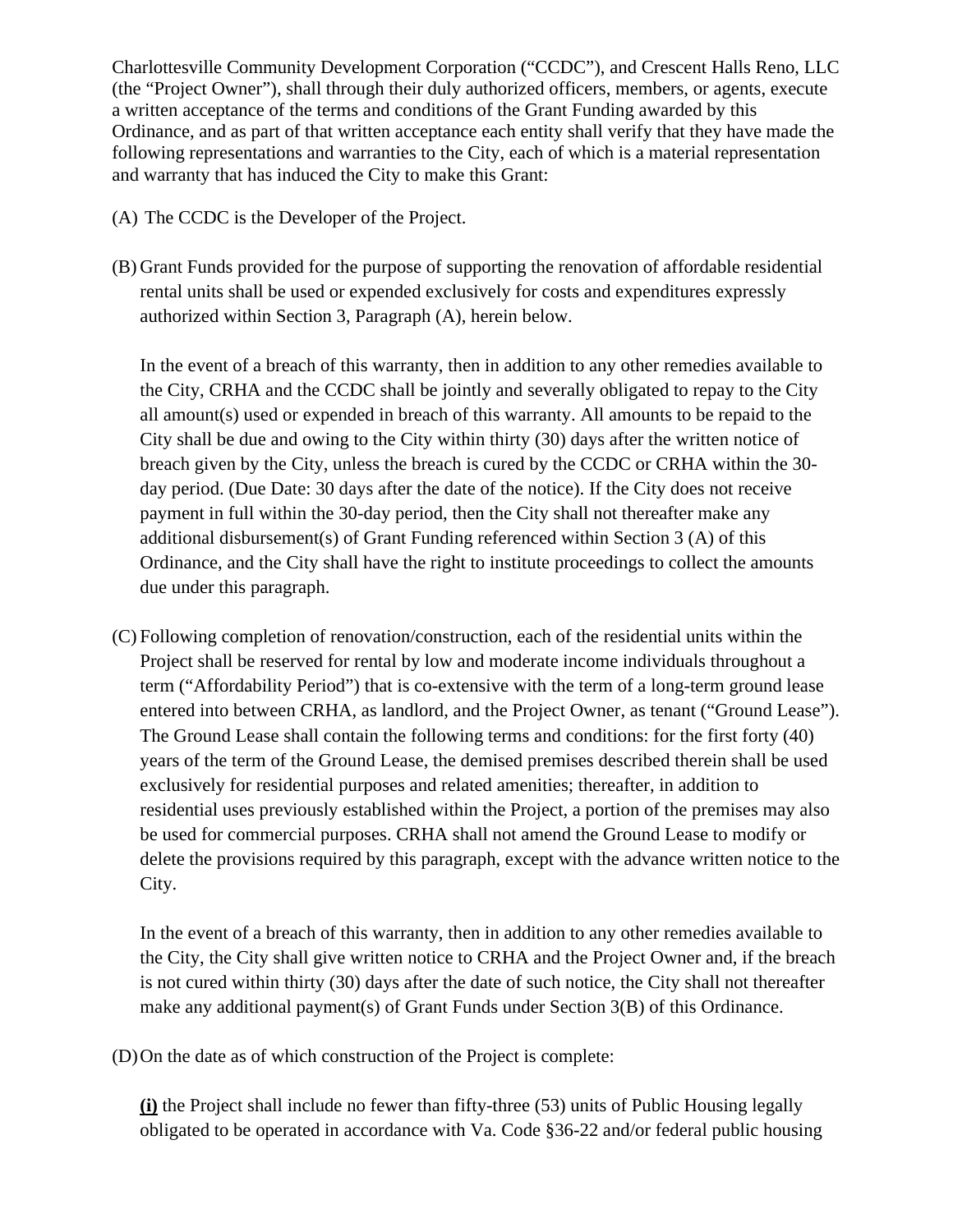requirements, including, without limitation, a Declaration of Trust/ Restrictive Covenants recorded in the land records of the City; and

**(ii)** in addition to the required public housing units, the Project shall contain no fewer than fifty-two (52) for-rent affordable dwelling units which shall participate in the project-based [federal] Section 8 program, and shall be legally obligated to be reserved for occupancy by persons having a household income at or below sixty-percent (60%) of Charlottesville's Area Median Income.

For purposes of this paragraph (D) the term "legally obligated" refers either to a land use restriction imposed within an instrument recorded in the land records of the Charlottesville Circuit Court, or to a grant assurance or obligation given to the Department of Housing and Urban Development, the Virginia Department of Housing and Community Development or other federal or state public agency or funding source.

In the event of a breach of the warranties set forth in this paragraph (D), in addition to any other remedies available to the City, the City shall give written notice of breach to CRHA and the Project Owner and, if the breach is not cured within thirty (30) days after the date of such notice, the City shall not thereafter make any additional payment(s) pf Grant Funds under Section 3 (B) of this Ordinance.

(E) CRHA will continue to make annual payments in lieu of taxes (PILOT) to the City, in accordance with the Cooperation Agreement entered into between the City and CRHA, dated May 13, 1958, as amended, provided that any residential units within the Project that are owned by an entity other than CRHA or CCDC will not be part of the PILOT calculation.

(F) Miscellaneous

i. City shall have a right to compel performance of these warranties by CRHA, the CCDC and the Project Owner, and to collect any payments due to the City, through legal action initiated within a court having jurisdiction within the City of Charlottesville, Virginia.

ii. Interest shall accrue at the rate of six (6) percent per annum on all amounts due and owing to the City pursuant to this Section 2, from the Due Date until paid.

iii. No forbearance by the City in exercising any right or remedy afforded either by this Ordinance, or by the laws of the Commonwealth of Virginia, shall constitute a waiver of or preclude the exercise of any such right or remedy. The rights and remedies set forth within this Ordinance are cumulative and the use of any one right or remedy by the City shall not preclude or waive its right to use any or all other remedies. All of said rights and remedies are in addition to any other rights the City may have by law, statute, ordinance or otherwise.

iv. Throughout the fifteen (15) year initial compliance period of the LIHTC program, the Project Owner will promptly notify the City of its receipt of any notice or determination stating that the Project does not comply with the requirements of the LIHTC program, and the Project Owner shall provide a copy of any such notice or determination to the City Attorney.

# **Section 3. Authorized Expenditures; Budget**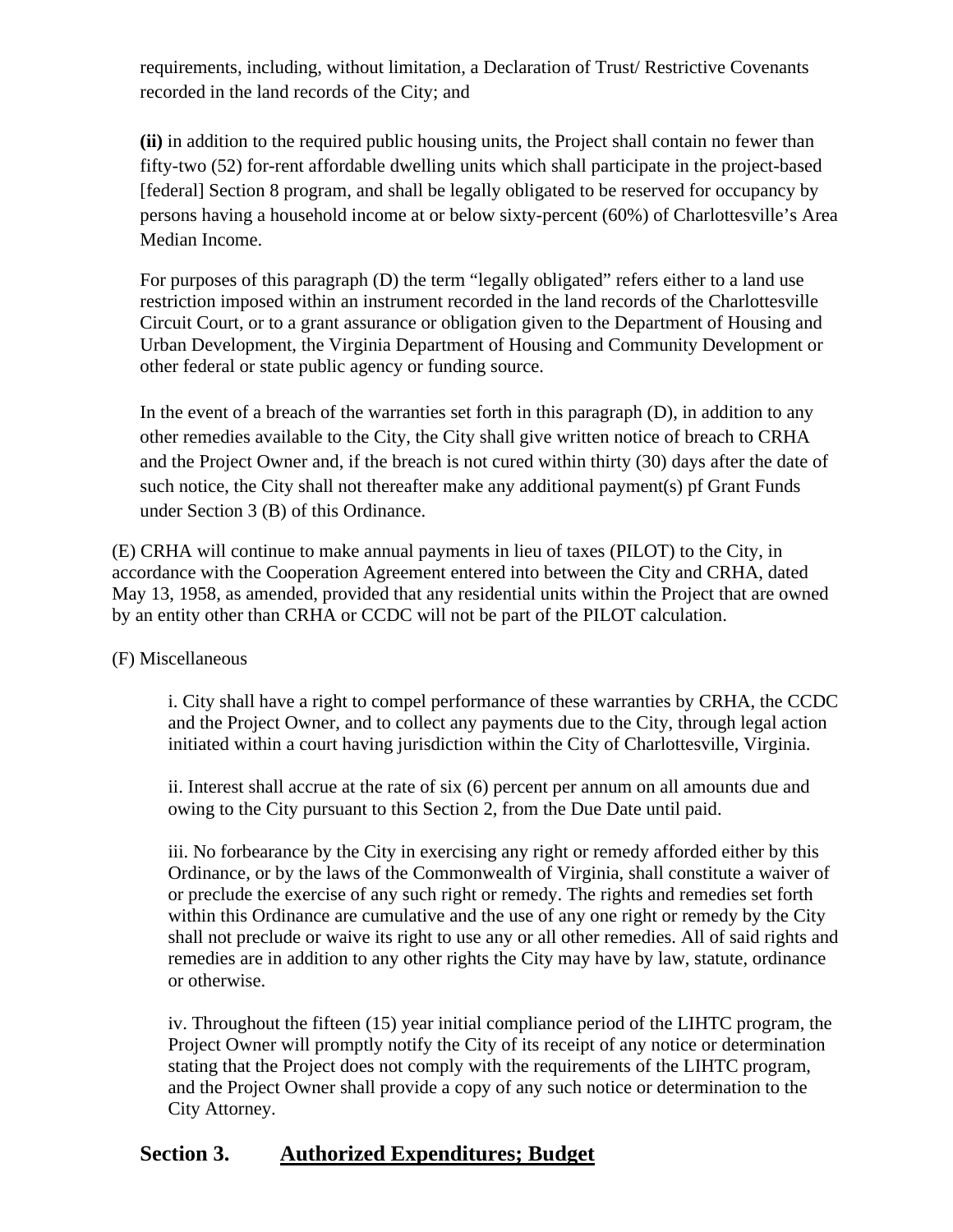(A)City Council hereby approves funding in an amount up to **\$1,875,000** to subsidize the cost of renovating existing units of residential rental property occupied, or to be occupied, following construction by persons of low and moderate income. Grant Funds disbursed as authorized by this Ordinance shall not be used or expended for payment of current expenses of CRHA, the CCDC or any other legal entity. The Grant Funds shall be used only to pay the following costs of the Project (subject further to the limit on "soft costs" as set forth below): the cost of improvements, property or equipment, the cost of construction or reconstruction, the cost of all labor, materials, machinery and equipment, the cost of all land, property, rights, easements and franchises acquired, financing charges, interest before and during construction and for up to one year after completion of construction, Project start-up costs, and operating capital for the Project, and other expenses as may be necessary or incident to the financing or construction of the Project.

Notwithstanding the foregoing:

- i. not more than **\$85,000.00** of the Grant Funds shall be used to pay **"soft costs",**  including, without limitation, the cost of plans and specifications, surveys and estimates of cost and of revenues, the cost of engineering, legal and other professional services, expenses incident to determining the feasibility or practicability of the project, the Developer's administrative expenses, amounts to be deposited to reserve or replacement funds, and other similar expenses associated with Project feasibility, planning or design;
- ii. if construction of the buildings within the Project is not commenced on or before **June 30, 2021**, this Grant shall expire and the City shall have no obligation to the Recipient hereunder; and
- iii. the CCDC shall establish a Budget for construction of the Project, and will submit the Budget to the City for its review. The City will communicate in writing to the CCDC within ten (10) business after receipt of the Budget whether or not the City has any concerns. After the Budget is reviewed and the City has responded to Recipient, all subsequent changes to the Budget shall likewise be subject to review and comment by the City.
- (B) In addition to the funding approved in Section 3(A), above, City Council also hereby approves an annual recurring subsidy for the purpose of inducing CRHA, CCDC and the Project Owner to undertake and complete the Project and as an inducement for the Project Owner to operate the Project pursuant to the terms of this Ordinance. The amount of the annual subsidy shall be the dollar amount of the real estate taxes assessed and billed to the Project owner for each tax year (January 1 – December 31). This subsidy shall be available with respect to the Project for a total of fifteen (15) tax years, beginning with the first tax year in which the Project Owner receives a real estate assessment and bill for the Project, or until the expiration of the LIHTC initial compliance period, whichever first occurs. Notwithstanding the foregoing, the subsidy shall not be payable by the City within any tax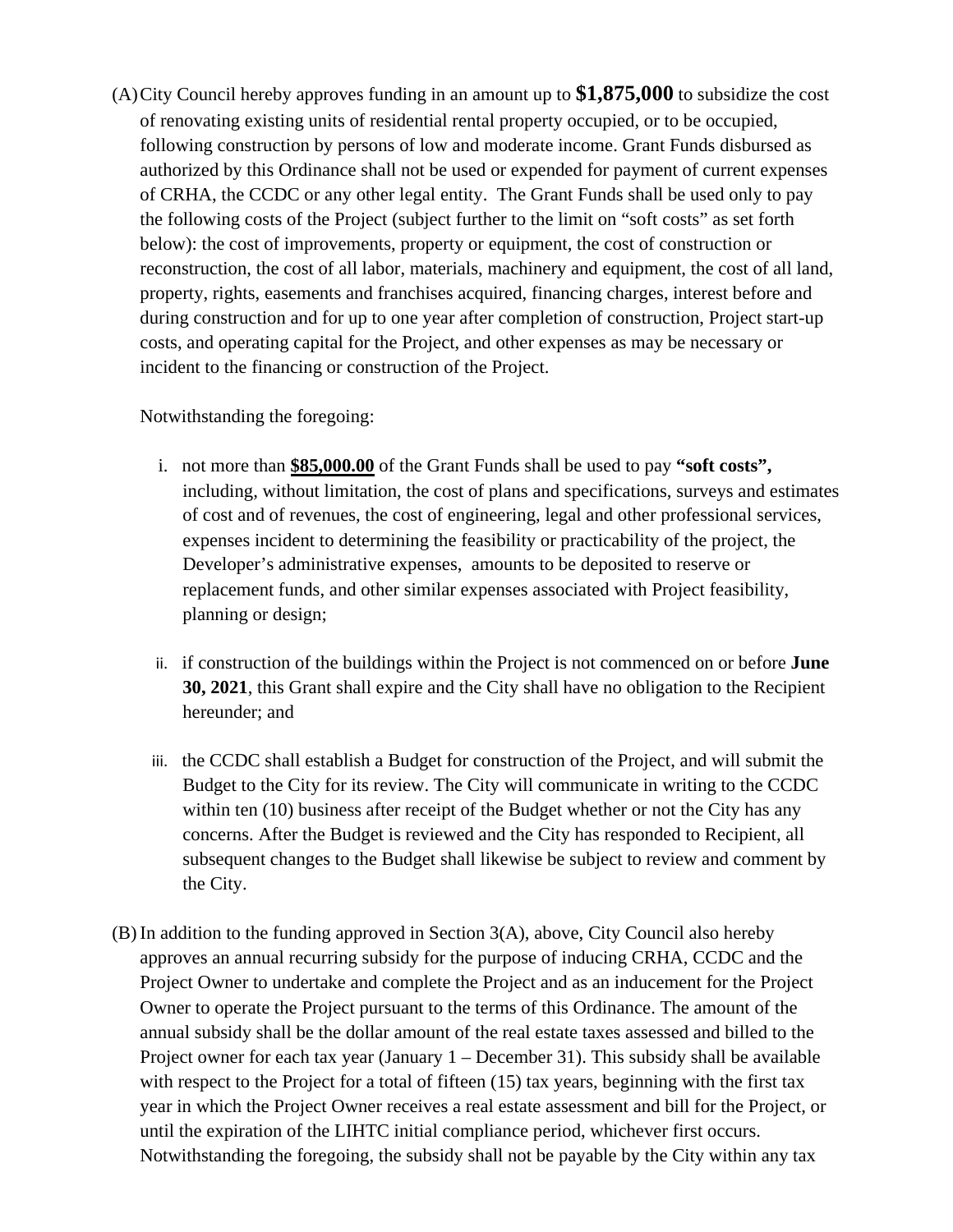year in which the household incomes of renters, and maximum rents, of residential units within Project are not in compliance with income and rent requirements set forth within the Extended Use Agreement executed by the Project Owner for and in connection with the LIHTC Tax Credit program. The annual subsidy shall be paid as a grant by the City to CRHA. CRHA agrees to provide said grant funds to CCDC, which will in turn provide a loan of those funds to the Project Owner for use in the development and operation of the Project in compliance with the terms of this Ordinance.

- i. While recognizing that it is not empowered under Virginia law to make any binding commitment beyond the current fiscal year of the City, it is the current intention of the Council to make sufficient annual appropriations to fund the annual subsidy for which Grant Funds are approved under this Section 3 (B). To that end, the City Manager or other officer charged with the responsibility of preparing the City's budget shall include in the proposed budget for each fiscal year of the City a request that the Council appropriate sufficient amounts to cover the annual subsidy referenced within this Section 3 (B).
- ii. If at any time during any fiscal year of the City, the amount appropriated in the City's annual budget is insufficient to pay the annual subsidy referenced within this Section 3 (B), then the City Manager or other officer charged with the responsibility of preparing the City's budget shall submit to the Council, as promptly as practicable, a request for a supplemental appropriation sufficient to cover the deficit.

# **Section 4. Disbursement of Grant Proceeds**

### *(A) Preconditions, General*

No City official or employee shall disburse any Grant proceeds authorized by Section 3 (A) or 3 (B), unless and until the Recipient has furnished all of the following documents to the City for the Project:

- i. Evidence of HUD Approval: copies of all written approvals required from the Department of Housing and Urban Development for the Project, specifically including, without limitation: HUD's approval of Recipient's applications seeking approval of a Mixed Finance Development and for approval of a Demolition/Disposition of Recipient's property.
- ii. Documents of Record: copies of each of the following fully-executed documents, or written notice given to the City identifying the deed book and page number at which the documents are recorded in the land records of the Charlottesville Circuit Court (if the documents are required to be recorded):
	- a. Memorandum of the Ground Lease for the Project (fully-executed) along with a fully-executed copy of the Ground Lease for the Project;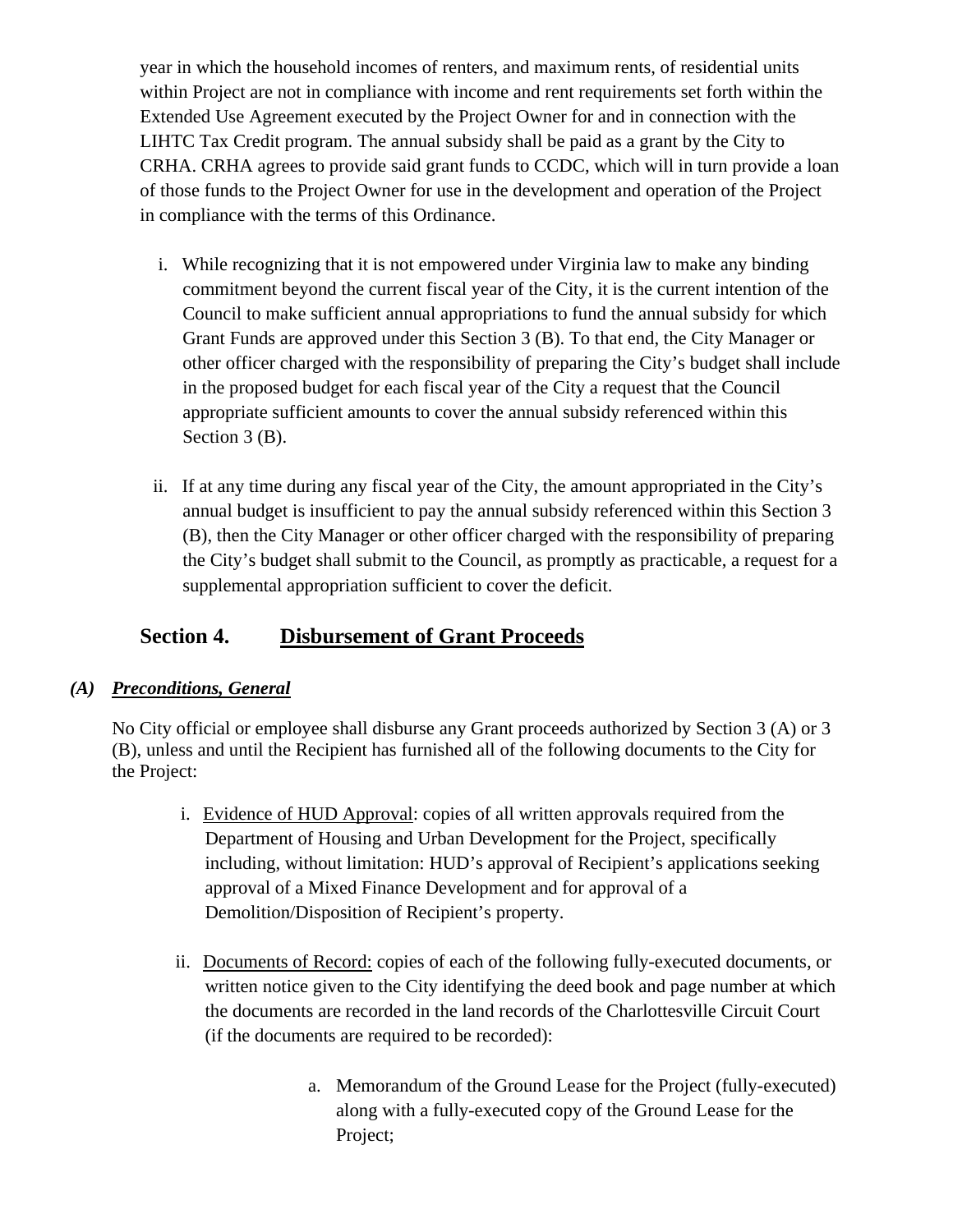- b. HUD Declaration of Trust/ Restrictive Covenants for the Project;
- c. The Regulatory and Operating Agreement executed for the Project by and among the members of the entity that is the Project Owner;
- d. A copy of the Consolidated Annual Contributions Contract ("ACC"), number P-5513, dated August 30, 1996, and all amendments thereto
- e. Fully-executed Mixed-Finance Development Certifications and Assurances (HUD) for the Project
- f. Fully-executed Extended Use Agreement executed by the Project Owner for and in connection with the LIHTC Tax Credit Program.
- iii. Construction Contract and Schedule: a copy of the contract for construction executed between the Project Owner and the General Contractor for Construction, and a copy of the approved Construction Schedule that will be implemented by the Construction Contractor.
- iv. Building Permit: evidence that a building permit for the Project has been approved and issued.
- v. The Budget for the Project (see Section 3, above).

### *(B) Disbursements as Reimbursement for Expenditures Authorized by Section 3 (A)*

- i. CRHA or the CCDC may, in writing, request disbursements of the Grant Funds authorized by Section 3 (A) of this Ordinance, and disbursements may be made by the City from time to time, as construction of the Project progresses. Disbursement requests may be submitted to the City, no more frequently than the following Milestone Dates, and only in the amounts indicated:
	- a. **Request 1 (not to exceed \$500,000)**: may be submitted on or after the date on which the City verifies that it is in possession of all of the documents referenced in 4(A), above. Disbursement Request 1 shall not be deemed complete until the City verifies that it has received all of the required documents. The City's receipt of all of the required documents is a condition precedent to any obligation on the City's part to disburse the Grant Funds.
	- b. **Request 2 (not to exceed \$906,250)**: may be submitted to the City on or after the date on which the City verifies that it has received all of the following: **(i)** a document verifying the date on which construction was commenced; **(ii)** a copy of the first payment application submitted by the General Construction Contractor to the Project Owner, **and (iii)** copies of financial and accounting records kept in the normal course of business, demonstrating to the satisfaction of the City that all Grant Funds disbursed in response to Request 1 were used only to pay costs authorized pursuant to Section 3(A), above. Financial and accounting records shall include, without limitation: copies of invoices for specific amounts, written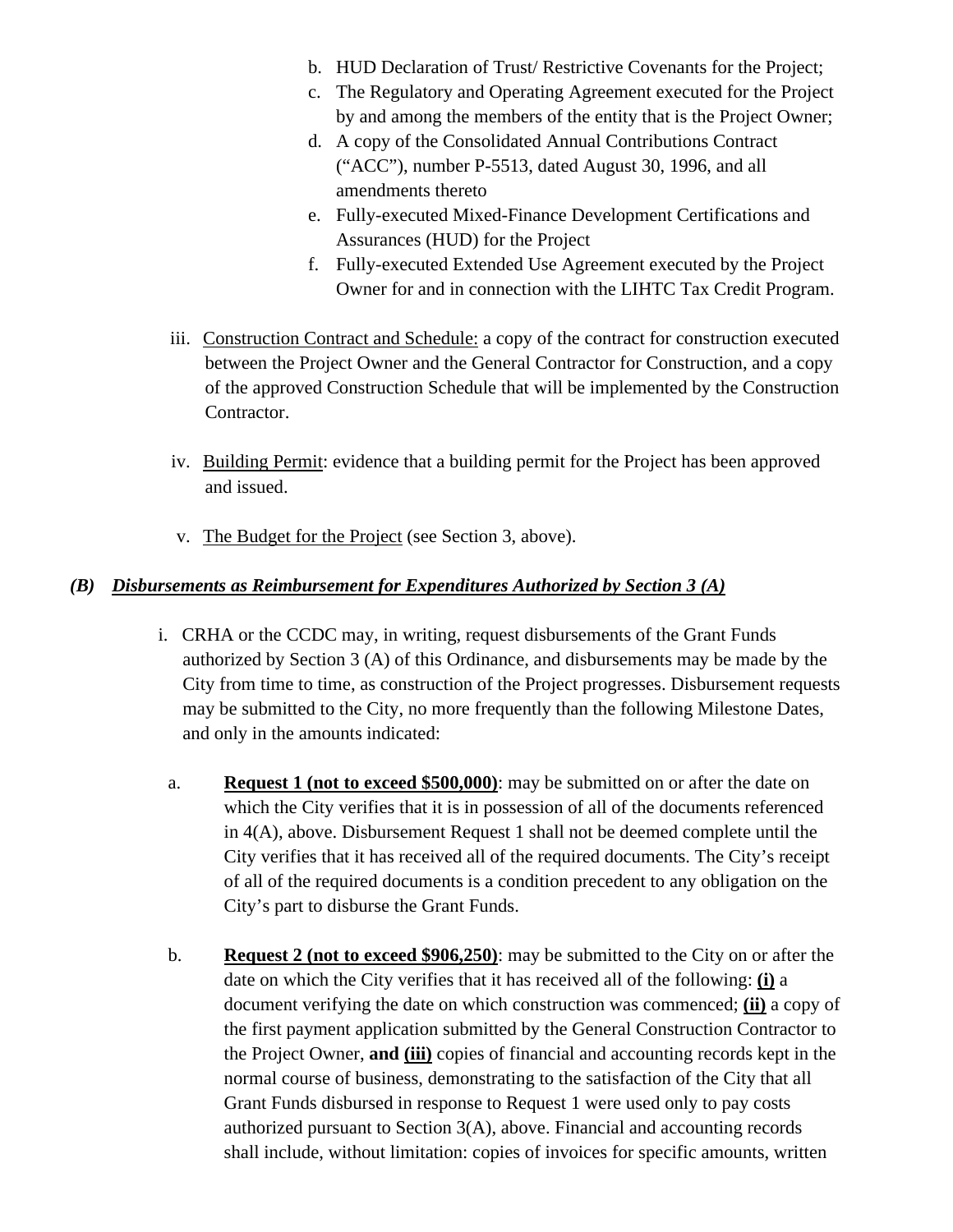descriptions of the materials or services described in the invoices in sufficient detail to demonstrate eligibility for Grant Funding pursuant to Section 3(A), above, and corresponding evidence of payment of said invoices by check, wire transfer, etc. Purchase Orders or other encumbrances shall not be acceptable as evidence of payment. Disbursement Request 2 shall not be deemed complete until the City verifies that it has received all of the required documents and records. The City's receipt of all the required documents and records is a condition precedent to any obligation on the City's part to disburse the Grant Funds to the Recipient.

- c. **Request 3 (not to exceed \$468,750)** may be submitted to the City on or after the date on which the City verifies that it has received all of the following: **(i)** copies of financial and accounting records kept in the normal course of business, demonstrating to the satisfaction of the City that all Grant Funds disbursed in response to Request 2 were used only to pay costs authorized pursuant to Section 3(A), above. The words "financial and accounting records" shall mean and include, without limitation: copies of invoices for specific amounts, written descriptions of the materials or services described in the invoices in sufficient detail to demonstrate eligibility for Grant Funding pursuant to Section 3(A), above, and corresponding evidence of payment of said invoices by check, wire transfer, etc. Purchase Orders or other encumbrances shall not be acceptable as evidence of payment.; **(ii)** evidence, satisfactory to the City, that no Grant Funds previously disbursed to Recipient remain unspent (i.e., financial and accounting records demonstrate that all previously-disbursed Grant Funds have been used to pay costs authorized pursuant to Section 3 (A) of this Ordinance); **(iii)** a budgetto-actual expenditure report for the Project, current through the date of the disbursement request; **(iv)** a Construction Schedule report, documenting the actual progress of construction (inclusive of public infrastructure and housing units) compared with the approved Construction Schedule for the Project, **and (v)** a written **Sustainability Plan** prepared for the purpose of demonstrating the levels at which CRHA and the Project Owner will establish and provide operational funding and capital and other reserves sufficient to assure the continued use of all of the residential units within the CRHA properties as affordable rental units for a period not less than 40 years from the Commencement Date of the Ground Lease for the Project; the Sustainability Plan shall be given to City Council in writing, and it shall be presented to City Council at a public meeting for Council's discussion and consideration. Disbursement Request 3 shall not be complete, until the City verifies that it has received all of the required documents and a majority of City Council, by a vote of confidence, is satisfied as to the adequacy of the Sustainability Plan. The City's receipt of all the requested documents, and the vote of confidence, are conditions precedent to any obligation on the City's part to disburse the Grant Funds to the Recipient.
- ii. The City shall issue payment of Grant Funds to the Recipient, in the specified amount, within 30 days of the City's receipt of a complete Disbursement Request. It shall be the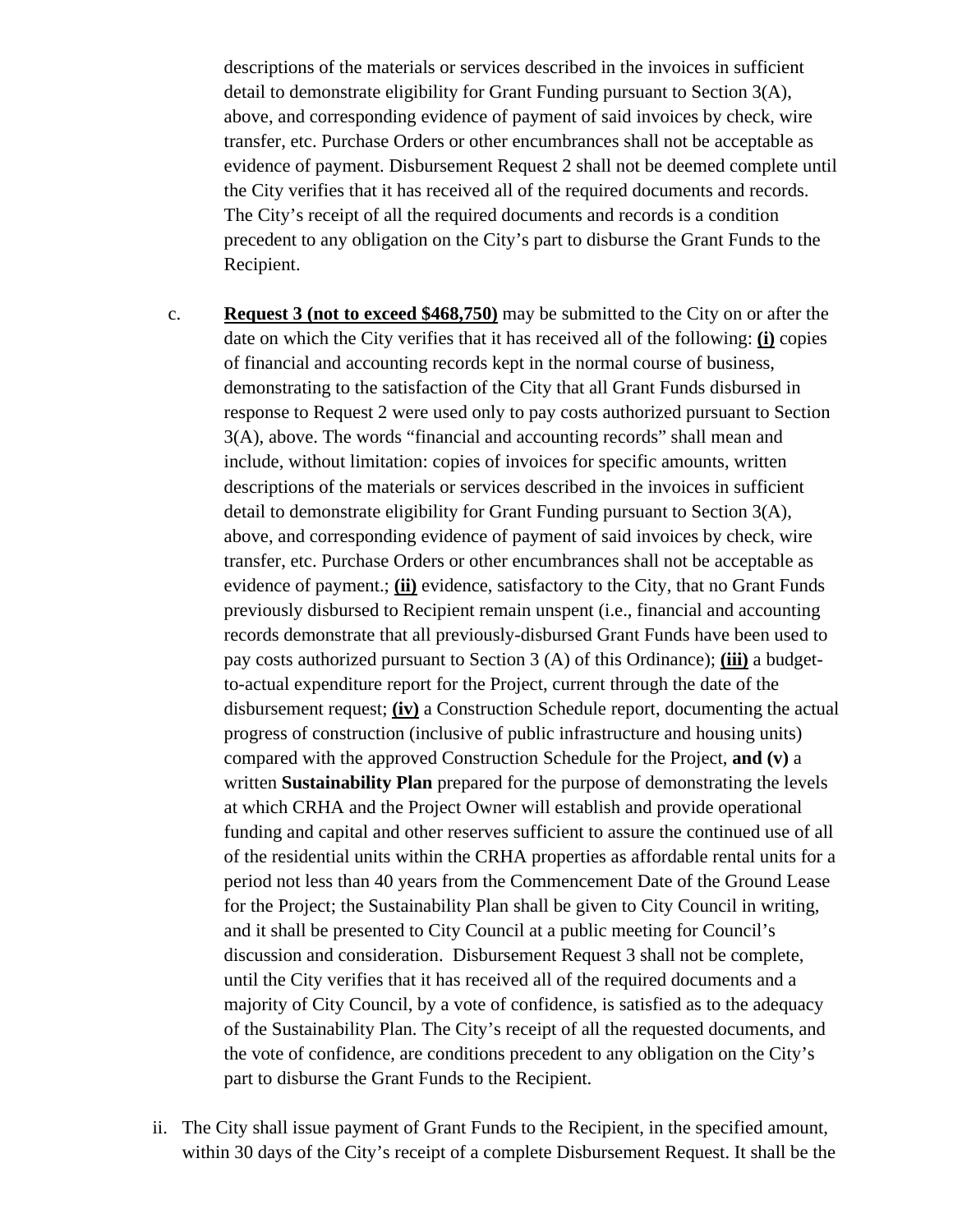sole responsibility of CRHA, the CCDC and the Project Owner to deliver all required documents to the City as a complete application package, along with any written Disbursement Request Form the City Manager or Finance Director may require.

## *(C) Payment of the Annual Subsidy Authorized by Section 3(B)*

The City Manager, in consultation with the City Assessor and the Treasurer, shall establish administrative forms and procedures by which CRHA may request and receive the annual subsidy authorized by Section 3(B) of this Ordinance.

## **Section 5. General Grant Conditions**

- (A)Compliance with Government Requirements. In all of its actions and activities undertaken to provide for the construction, management and operation of the Project, the Recipient shall comply with:
	- i. Any Recovery Agreement entered into between Recipient and the Department of Housing and Urban Development on or after July 1, 2020,
	- ii. The 1958 Cooperation Ordinance between CRHA and the City, as amended,
	- iii. The Consolidated Annual Contributions Contract ("ACC"), number P-5513, dated August 30, 1996, and all amendments thereto,
	- iv. The Ground Lease between CRHA and the Project Owner,
	- v. The Declaration of Trust/ Restrictive Covenants for the Project,
	- vi. The Regulatory and Operating Agreement between CRHA and the Project Owner,
	- vii. HUD's Mixed-Finance Development Certifications and Assurances for the Project, and
	- viii. Any other legal obligations and requirements imposed on the Project, or any aspect of the Project, as a result of any federal or state law, regulation or grant Ordinance, or by any City ordinance.
- (B) Project Approval. By its adoption of this Ordinance, the City Council approves the Project for which the Grant Funds are awarded and requests the Recipient to construct and operate the Project. (Va. Code §36-19(2). Before the Recipient gives final approval to the Budget for the Project, Recipient shall hold at least one public hearing to receive the views of residents of the City of Charlottesville. The Recipient shall cause public notice to be given at least 10 days prior to the public hearing, by publication in a newspaper having a general circulation within the City of Charlottesville, as required by Va. Code §36-19.2.
- (C) Public Disclosure of Ordinance Documents: The Recipient acknowledges and understands that this Ordinance, and all related public proceedings and records, shall be open to the inspection of any citizen or any interested person, firm or corporation, in accordance with the Virginia Freedom of Information Act (Va. Code §2.2-3700 et seq.) and the Virginia Public Procurement Act (Va. Code §2.2-4300 et seq.) to the extent that either of those laws applies.